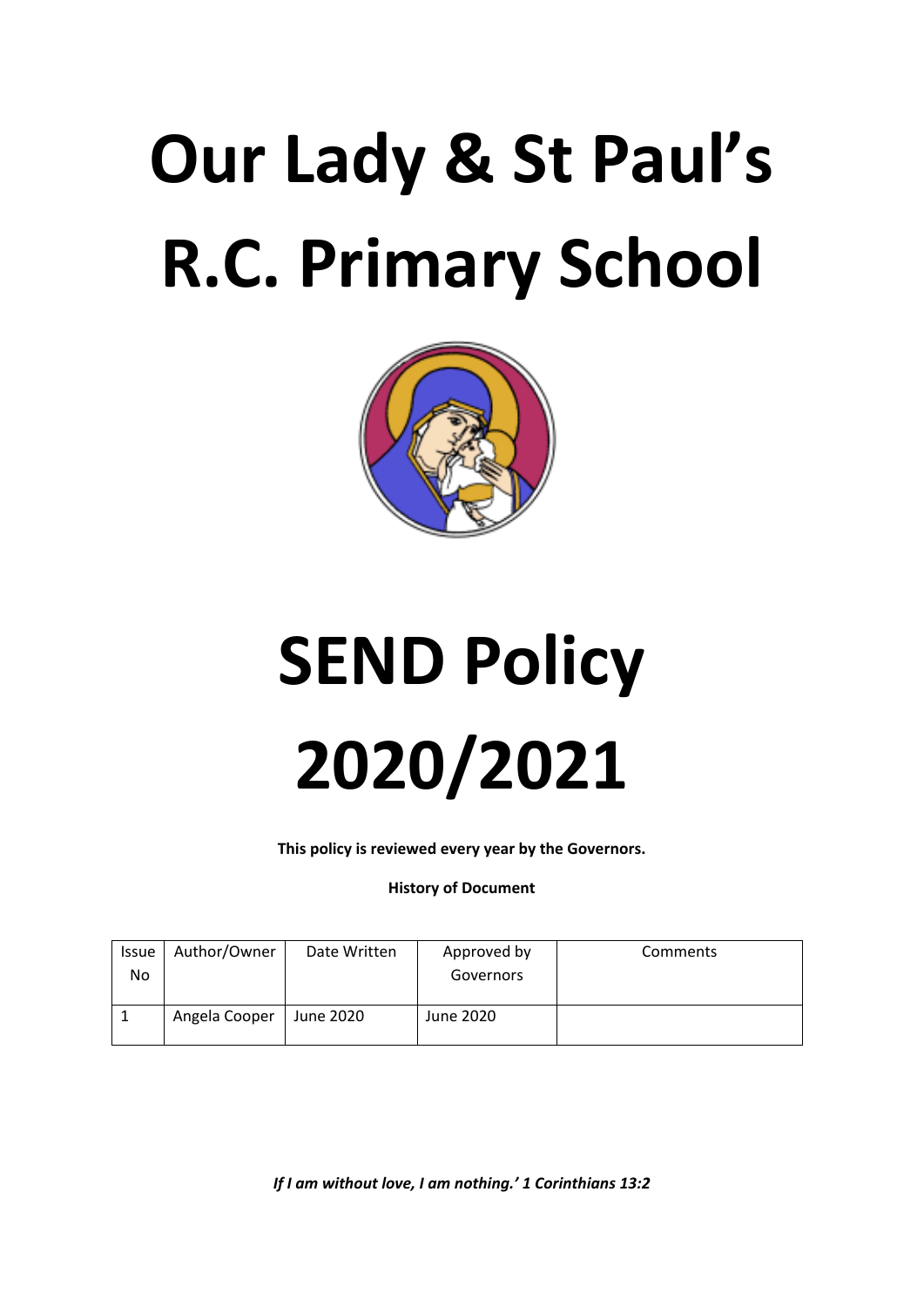# *Mission Statement*

# *"If I am without love, I am nothing." 1 Corinthians 13:2*

# **At Our Lady and St Paul's we encourage each other to love, learn and live as friends of Jesus Christ.**

# **We aim…**

- to encourage every member of our school community, children and adults, to grow in faith.
- to encourage a love for learning and a thirst for knowledge to enable all children to reach their full academic potential.
- to encourage our children to grow and develop their talents, skills and enquiring minds.
- to encourage our school community to have trust, respect and love for everyone.

# **We will achieve this by…**

- $\triangleright$  providing opportunities for prayer, worship and Religious Education.
- $\triangleright$  providing an engaging curriculum which will inspire lifelong learning.
- $\triangleright$  providing opportunities for children to have enriching experiences beyond the classroom.
- $\triangleright$  providing opportunities for our school to reach out and embrace the parish and wider community.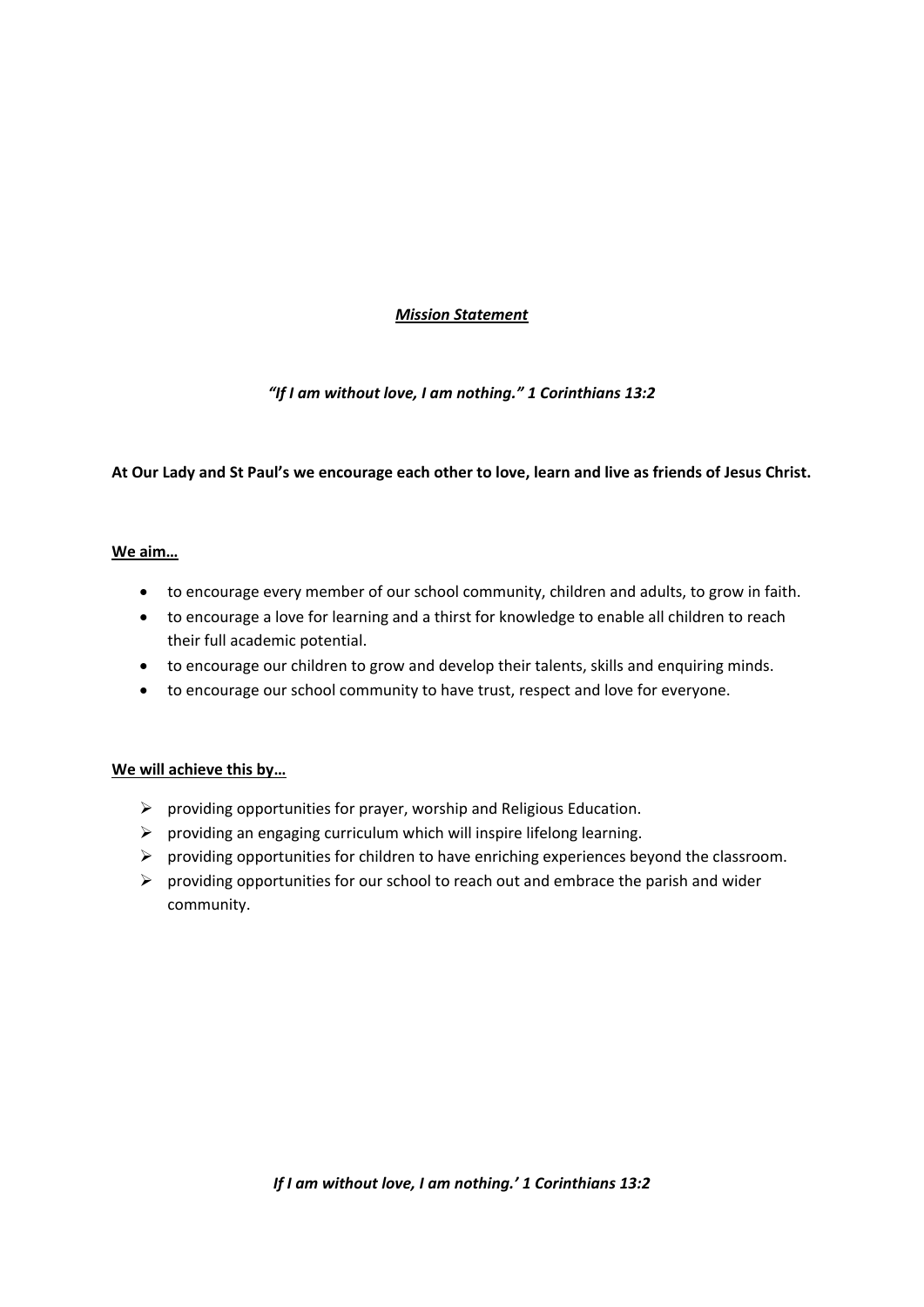### **Contents:**

# [Statement of intent](#page-3-0)

- 1. [Legal framework](#page-4-0)
- 2. [Identifying SEND](#page-5-0)
- 3. [Definitions](#page-5-1)
- 4. [Objectives](#page-7-0)
- 5. Roles and responsibilities
- 6. [EYFS](#page-11-0)
- 7. [Children with specific circumstances](#page-11-1)
- 8. [Admissions](#page-12-0)
- 9. [Involving pupils and parents in decision-making](#page-13-0)
- 10. [Joint commissioning, planning and delivery](#page-13-1)
- 11. [Funding](#page-14-0)
- 12. [Local Offer](#page-14-1)
- 13. [Graduated approach](#page-15-0)
- 14. [Assessment](#page-15-1)
- 15. [Training](#page-16-0)
- 16. [Promoting mental health and wellbeing](#page-17-0)
- 17. [EHC plans](#page-17-1)
- 18. [Reviewing EHC plans](#page-19-0)
- 19. [Transferring between different phases of education](#page-19-1)
- 20. [SEND tribunal](#page-20-0)
- 21. [Supporting successful preparation for adulthood](#page-20-1)
- 22. [Data and record keeping](#page-21-0)
- 23. [Confidentiality](#page-21-1)
- 24. [Resolving disagreements](#page-22-0)
- 25. [Publishing information](#page-22-1)
- 26. [Monitoring and review](#page-22-2)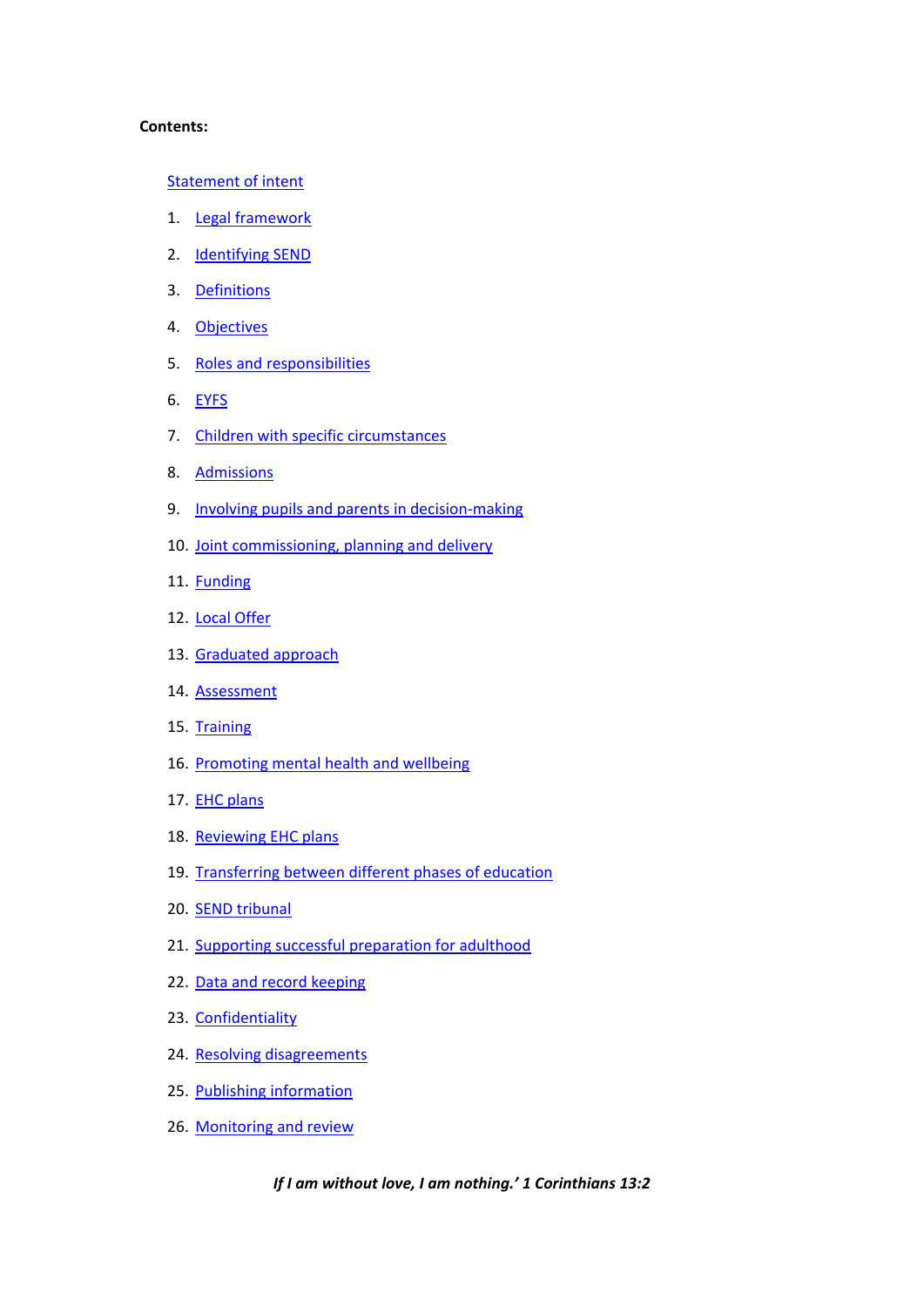# <span id="page-3-0"></span>**Statement of intent**

Our Lady and St Paul's RC Primary School values all pupils and celebrates diversity of experience, interest and achievement. All pupils need to experience praise, recognition and success, and pupils with SEND have equal entitlement to this.

This policy outlines the framework for the school to meet its duty, obligation and principal equality values to provide a high-quality education to all of its pupils, including pupils with SEND, and to do everything it can to meet the needs of pupils with SEND.

Through successful implementation of this policy, the school aims to:

- Eliminate discrimination.
- Promote equal opportunities.
- Foster good relationships between pupils with SEND and pupils without SEND.

The school will work with the LA, or equivalent, within the following principles, which underpin this policy:

- The involvement of children, parents and young people in decision-making
- The identification of children and young people's needs
- Collaboration between education, health and social care services to provide support
- High quality provision to meet the needs of children and young people with SEND
- Greater choice and control for young people and parents over their support
- Successful preparation for adulthood, including independent living and employment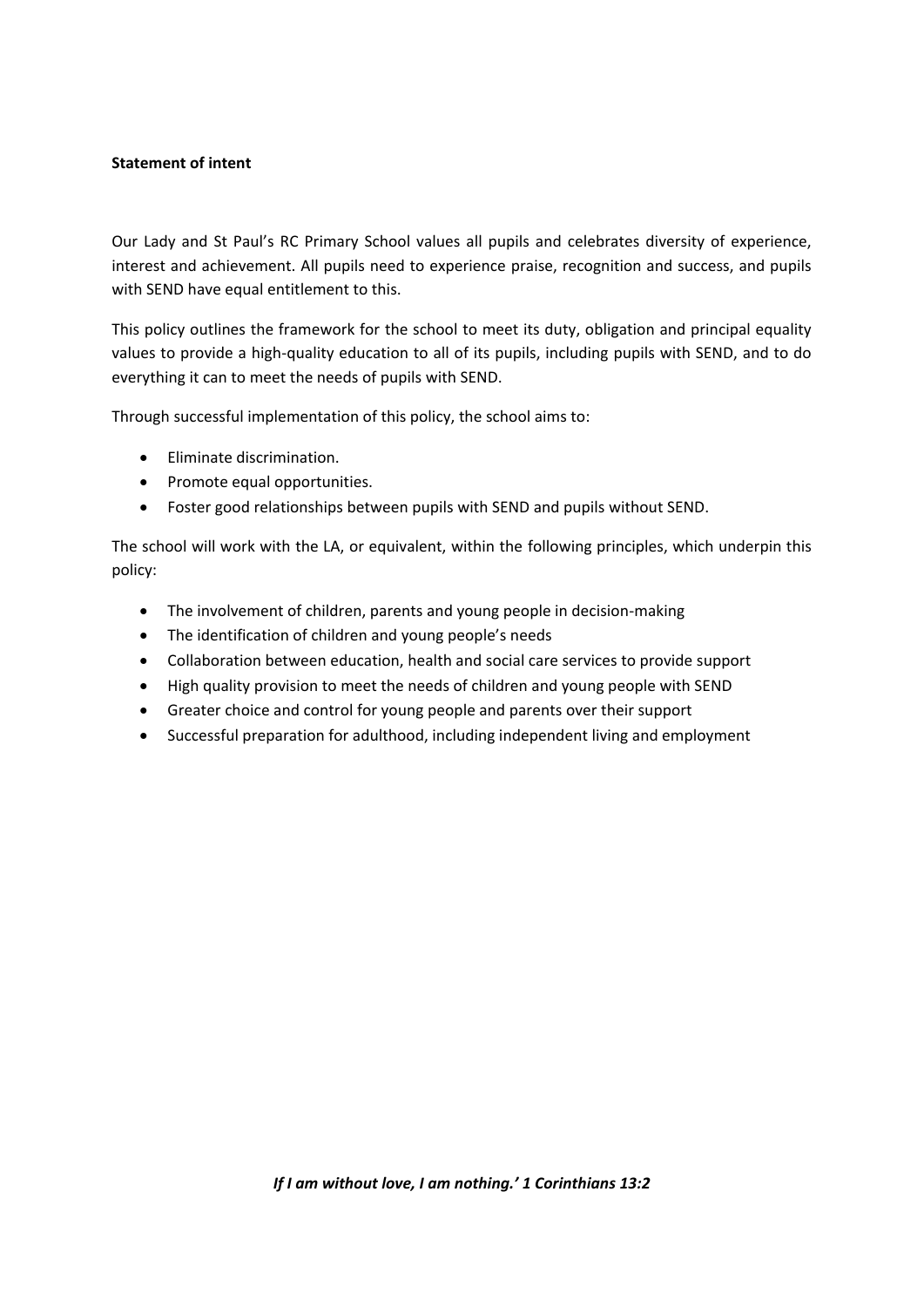# <span id="page-4-0"></span>**1. Legal framework**

This policy has due regard to all relevant legislation including, but not limited to, the following:

- Children and Families Act 2014
- Health and Social Care Act 2012
- Equality Act 2010
- Equality Act 2010 (Disability) Regulations 2010
- Education Act 1996
- Education Act 2002
- Mental Capacity Act 2005
- Children Act 1989
- Special Educational Needs and Disability (Amendment) Regulations 2015
- Special Educational Needs (Personal Budgets) Regulations 2014
- Special Educational Needs and Disability (Detained Persons) Regulations 2015
- Local Government Act 1974
- Disabled Persons (Services, Consultation and Representation) Act 1986
- Data Protection Act 2018
- The General Data Protection Regulation 2018

This policy has due regard to statutory and non-statutory guidance, including, but not limited to, the following:

- DfE (2015) 'Special educational needs and disability code of practice: 0 to 25 years'
- DfE (2017) 'Supporting pupils at school with medical conditions'
- DfE (2018) 'Keeping children safe in education'
- DfE (2018) 'Working together to safeguard children'
- DfE (2018) 'Mental health and wellbeing provision in schools'
- DfE (2015) 'School admissions code'

This policy operates in conjunction with the following school policies:

- **•** Admissions Policy
- Data Protection Policy
- Records Management Policy
- Supporting Pupils with Medical Conditions Policy
- Child Protection and Safeguarding Policy
- Exclusion Policy
- Single Equalities and Community Cohesion policy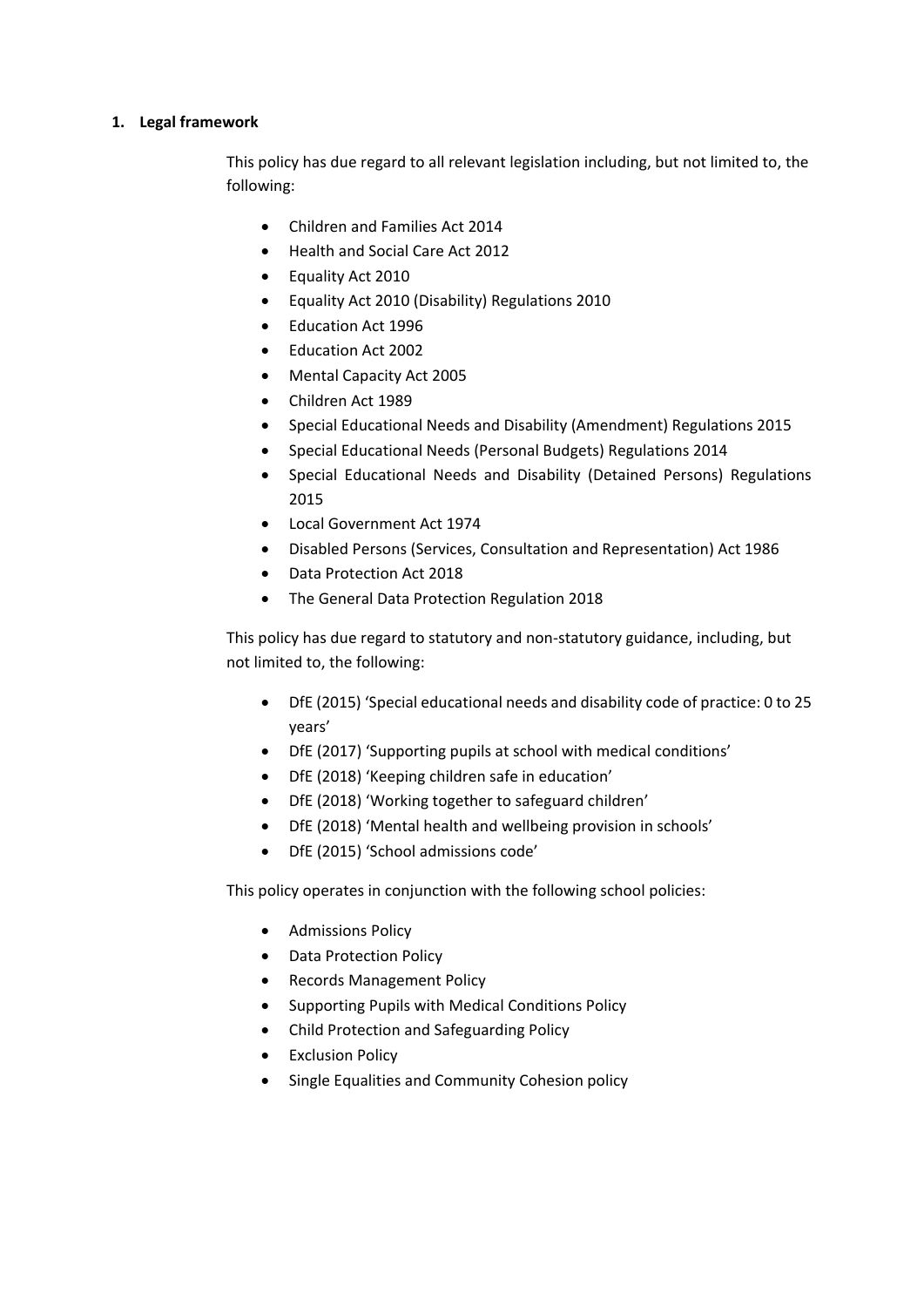# <span id="page-5-0"></span>**2. Identifying SEND**

The school has a clear approach to identifying and responding to SEND. We recognise that early identification and effective provision improves long-term outcomes for the pupils.

With the support of the SLT, classroom teachers will conduct regular progress assessments for all pupils, with the aim of identifying pupils who are making less than expected progress.

Progress will be characterised using the following stipulations:

- Progress is significantly slower than the class average, from the same baseline
- Progress does not match or better the pupil's previous rate of progress
- Progress fails to close the attainment gap within the class
- The attainment gap is widened by the plateauing of progress

# <span id="page-5-1"></span>**3. Definitions**

For this policy, a pupil is defined as having SEND if they have a:

- Significantly greater difficulty in learning than most others of the same age.
- Disability or health condition that prevents or hinders them from making use of educational facilities used by peers of the same age in mainstream schools or mainstream post-16 institutions.

Under the Equality Act 2010, a disability is a physical or mental impairment which has a long-term and substantial adverse effect on a person's ability to carry out normal day-to-day activities.

The school reviews how well equipped we are to provide support across the following areas:

- Communication and interaction
- Cognition and learning
- Social, emotional and mental health difficulties
- Sensory and physical needs

# **Communication and interaction**

Pupils with speech, language and communication needs (SLCN) have difficulty in communicating with others, often because they have difficulty saying what they want, they cannot understand what is being said to them, or they do not understand or use social rules of communication.

The school recognises that: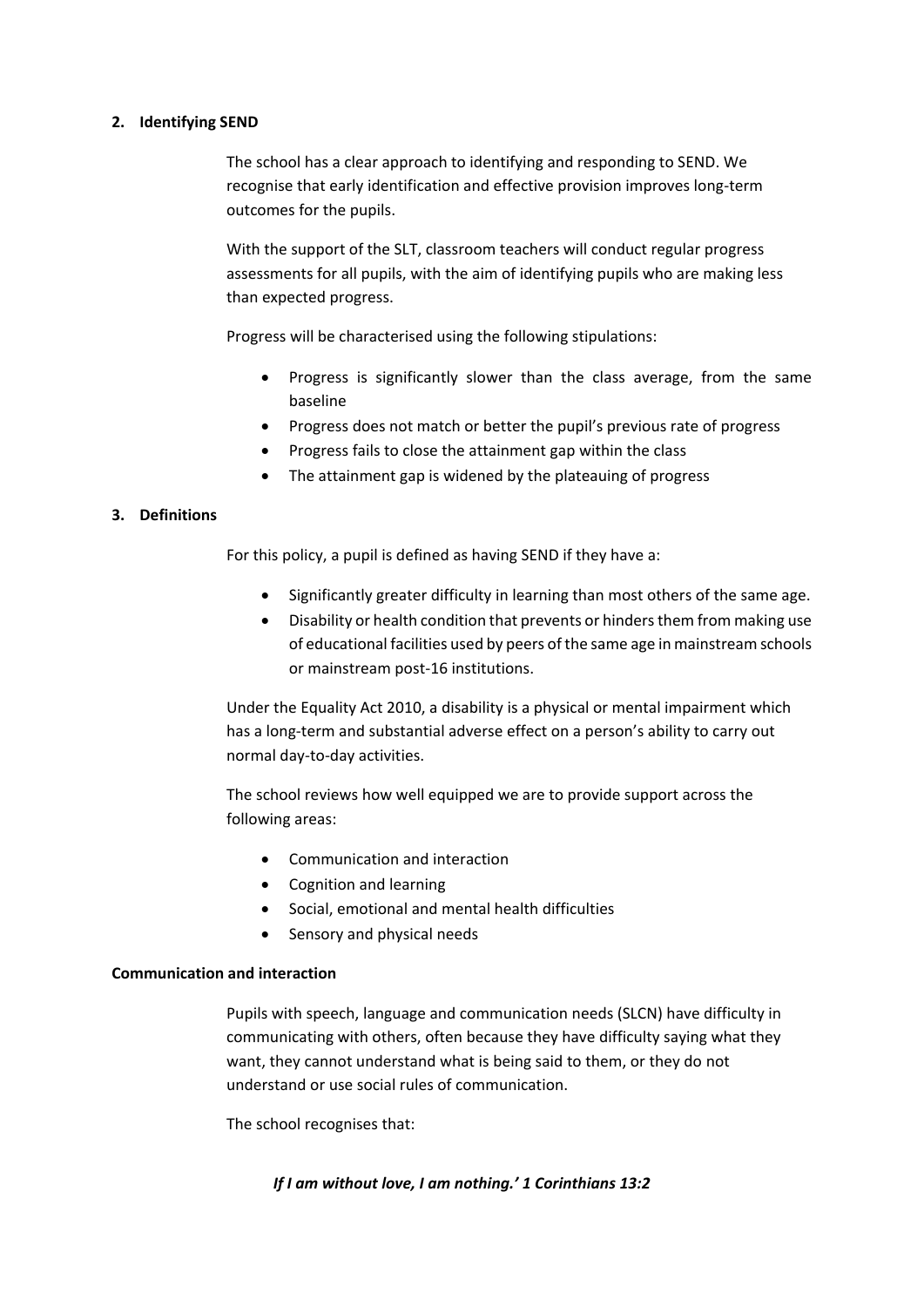- Pupils with Autism Spectrum Disorder (ASD), including Asperger's Syndrome and Autism, can have particular difficulties with social interaction.
- The profile for every pupil with SLCN is different and their needs may change over time. They may have difficulty with one, some, or all the different aspects of speech, language or social communication at different times of their lives.

The SENCO will work with pupils, parents and language and communication experts (where necessary) to ensure pupils with communication and interaction difficulties reach their potential.

The school has been awarded the Autism Champion mark from Rochdale Additional Needs Service and works in conjunction with eth children, families and RANS to support the children in the most effective way.

### **Cognition and learning**

Pupils with learning difficulties may require support – the school will offer learning support..

The school understands that learning difficulties cover a wide range of needs, such as moderate learning difficulties (MLD), severe learning difficulties (SLD) and profound and multiple learning difficulties (PMLD). The SENCO will ensure that any provision offered will be suitable to the needs of the pupil.

Specific learning difficulties (SpLD), affect one or more specific aspects of learning. This encompasses a range of conditions such as dyslexia, dyscalculia and dyspraxia.

### **Social, emotional and mental health difficulties**

Pupils may experience a wide range of social and emotional difficulties that manifest themselves in many ways, including becoming withdrawn or isolated, or displaying challenging, disruptive and disturbing behaviour.

The school recognises that these behaviours may reflect underlying mental health difficulties such as anxiety or depression, and the school will support the children's Social, Emotional and Mental Health in conjunction with outside agencies.

The school also utilise the Talkabout scheme to aid children in developing better emotional communication skills and to gain an understanding of their own emotions.

The school work closely with Healthy Yong Minds and #Thrive to developed ways of supporting the children.

### **Sensory or physical needs**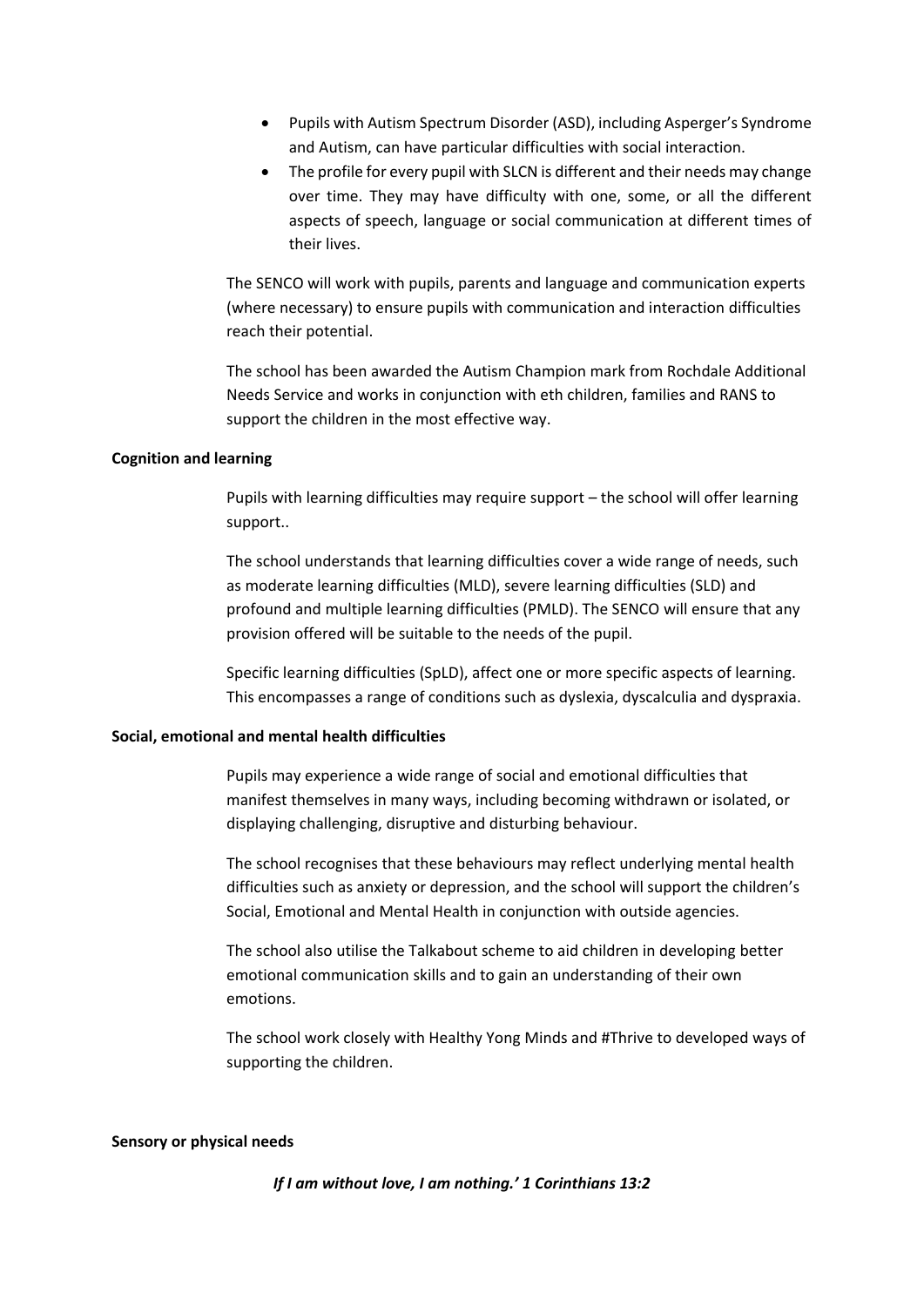Impairments that prevent or hinder pupils from using the school facilities, such as vision impairment (VI), do not necessarily have SEND. The school will ensure staff understand that:

- Some conditions can be age-related and can fluctuate over time.
- A pupil with a disability is covered by the definition of SEND if they require special educational provision.

The school will work closely with Rochdale Additional Needs Service as well as other Healthcare professionals to ensure that the provision for the children with these conditions is correct.

Under the Equality Act 2010 (Disability) Regulations 2010, the following conditions do not constitute a disability:

- A tendency to set fires
- A tendency to steal
- A tendency to commit physical or sexual abuse towards others
- Exhibitionism
- Voyeurism
- Tattoos and piercings

# <span id="page-7-0"></span>**4. Objectives**

The school aims to achieve the core aims of this policy by achieving the following strategic and measurable objectives:

- To follow the graduated approach outlined in the DfE's 'SEND Code of Practice: 0 to 25 years'.
- To monitor the progress of all pupils to aid the earliest possible identification of SEND.

# <span id="page-7-1"></span>**5. Roles and responsibilities**

The governing board will be responsible for:

- Communicating with pupils with SEND and their parents when drawing up policies that affect them.
- Identifying, assessing and making provision for all pupils with SEND, whether or not they have an EHC plan.
- Securing the special educational provision called for by a pupil's SEND.
- Designating an appropriate member of staff to be the SENCO and having responsibility for coordinating provision for pupils with SEND.
- Appointing a designated teacher for LAC, where appropriate.
- Making reasonable adjustments for pupils with disabilities to help alleviate any substantial disadvantage they experience because of their disability.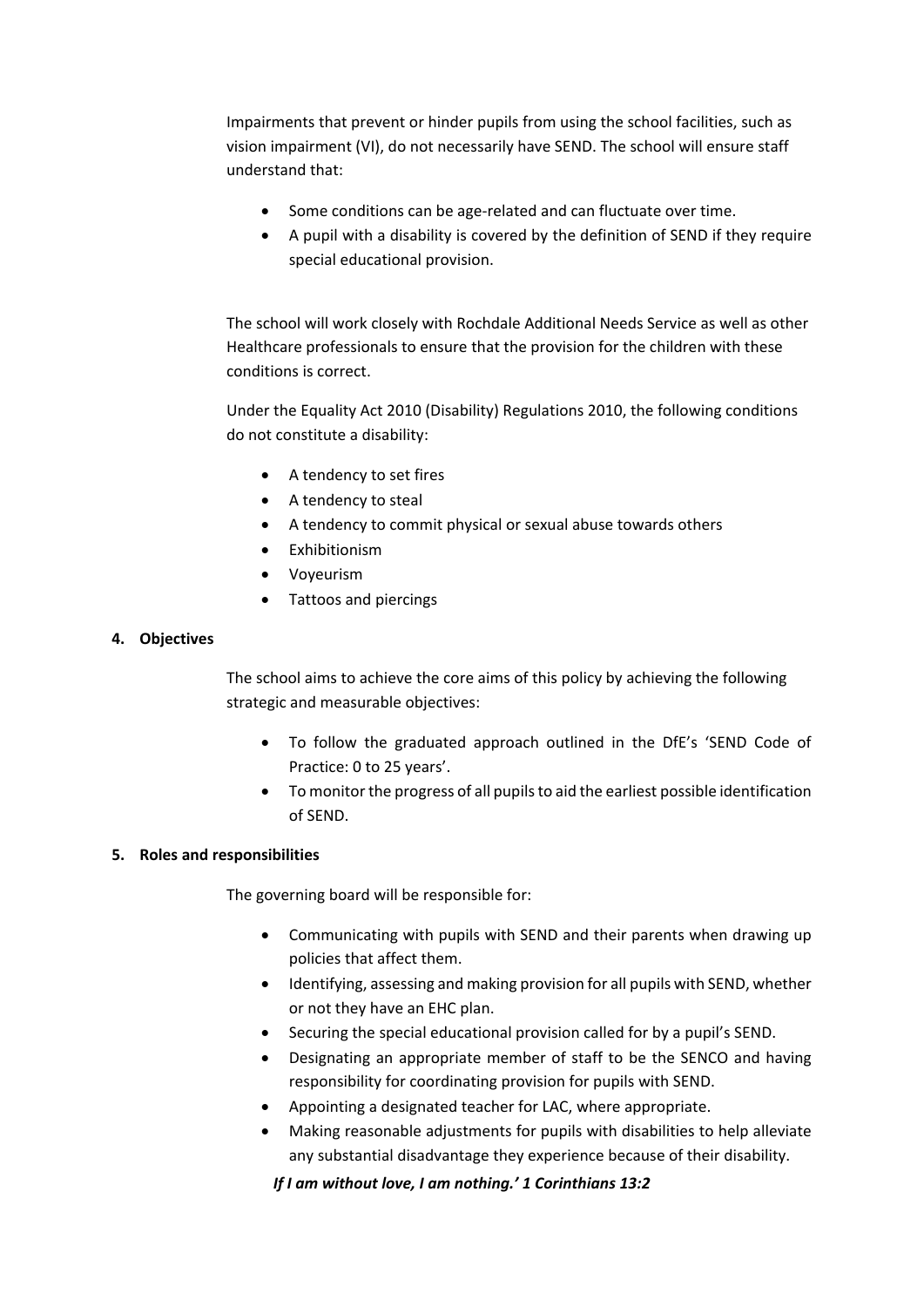- Taking necessary steps to ensure that pupils with disabilities are not discriminated against, harassed or victimised, e.g. in line with a Single Equality and Community Cohesion Policy.
- Preparing the arrangements for the admission of pupils with SEND and the facilities provided to enable access to the school for pupils with disabilities.
- Regularly monitoring the school's policies and procedures, to review their impact on pupils with SEND, including on their mental health and wellbeing.
- Publishing annual information, setting out the measures and facilities to assist access for pupils with disabilities on the school's website.
- Developing complaints procedures which, along with details about appealing to the SEND tribunal, will be made known to parents and pupils.
- Providing suitable, full-time education from the sixth day of a fixed permanent exclusion of a pupil with SEND, in line with their EHC plan.
- Ensuring arrangements are in place to support pupils at school with medical conditions, in line with the school's Supporting Pupils with Medical Conditions Policy.
- Appointing an individual governor or sub-committee to oversee the school's arrangements for SEND.
- Preparing the SEND information report and publishing it on the website.

The Headteacher will be responsible for:

- Ensuring that those who are teaching or working with pupils with SEND are aware of their needs and have arrangements in place to meet them.
- Ensuring that teachers monitor and review pupils' progress during the academic year.
- Cooperating with the LA during annual EHC plan reviews.
- Ensuring that the SENCO has sufficient time and resources to carry out their functions.
- Providing the SENCO with sufficient administrative support and time away from teaching to enable them to fulfil their responsibilities.
- Assisting the governing board in appointing a designated teacher for LAC, who will work closely with the SENCO to ensure that the needs of the pupils are fully understood by relevant school staff.
- Regularly and carefully reviewing the quality of teaching for pupils at risk of underachievement, as a core part of the school's performance management arrangements.
- Ensuring that teachers understand the strategies to identify and support vulnerable pupils.
- Ensuring teachers have an established understanding of different types of SEND.
- Ensuring that procedures and policies for the day-to-day running of the school do not directly or indirectly discriminate against pupils with SEND.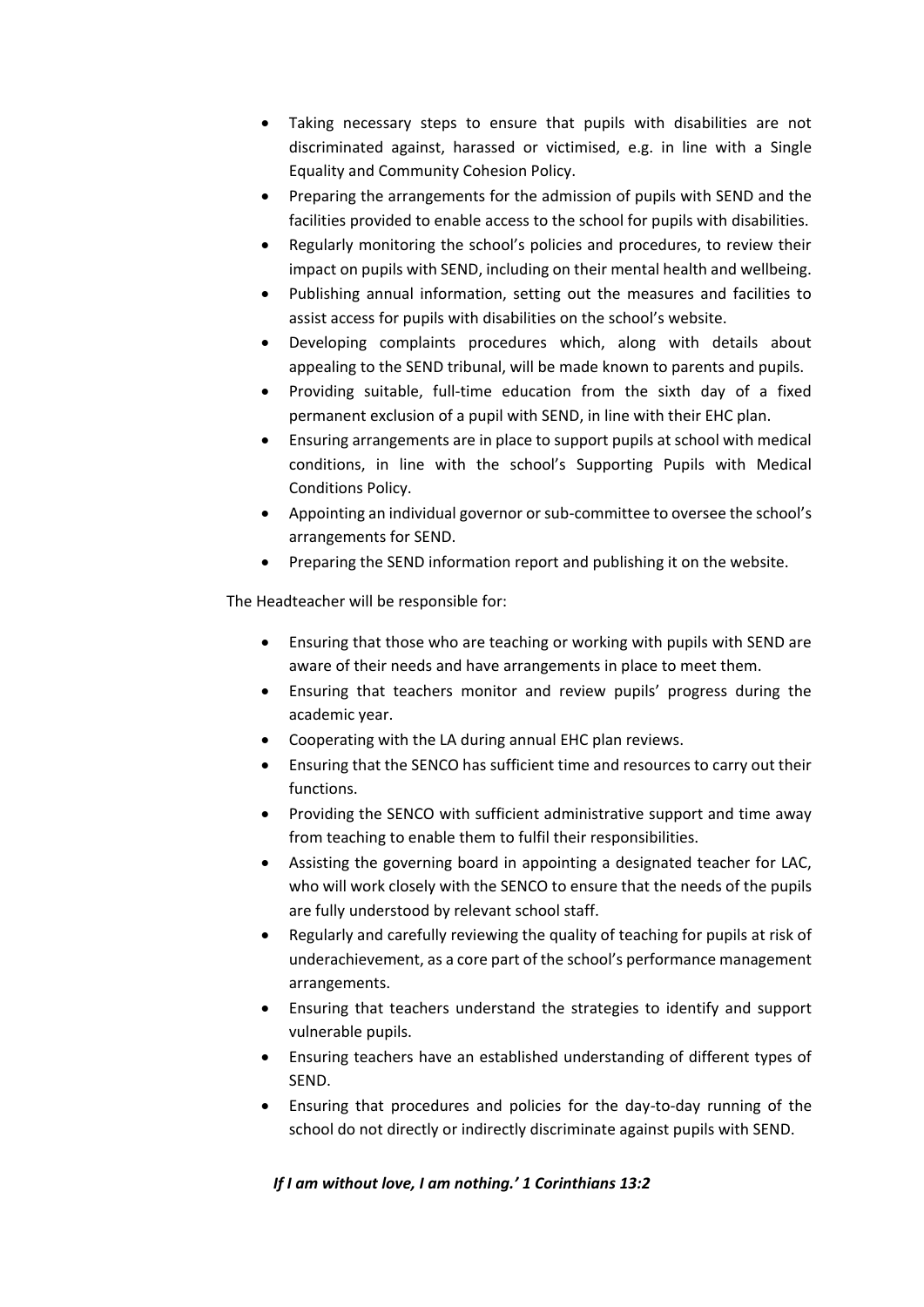- Ensuring that pupils with SEND and their parents are actively supported in contributing to needs assessments, and developing and reviewing EHC plans.
- Establishing and maintaining a culture of high expectations and including pupils with SEND in all opportunities available to other pupils.
- Consulting health and social care professionals, pupils and parents to ensure the needs of children with medical conditions are effectively supported.
- Keeping parents and relevant teachers up-to-date with any changes or concerns involving a pupil.
- Identifying any patterns in the identification of SEND within the school and comparing these with national data.
- Reporting to the governing board on the impact of SEND policies and procedures, including on pupils' mental health and wellbeing.
- Ensuring that the SENCO is provided with training, with an emphasis on mental health, on an annual basis.

The SENCO will be responsible for:

- Collaborating with the governing board and Headteacher, as part of the SLT, to determine the strategic development of the SEND policy and provision in the school.
- Working with the relevant governors and the Headteacher to ensure that the school meets its responsibilities under the Equality Act 2010, regarding reasonable adjustments and access arrangements.
- Preparing the accessibility plan, showing how the school intends to progressively improve access over time.
- Cooperating with the LA in drawing up and reviewing the Local Offer.
- Publishing annual information about the arrangements for the admission of pupils with SEND, the steps taken to prevent pupils being treated less favourably than others, the facilities provided to assist pupils with SEND, and the school's accessibility plan on the school's website.
- The day-to-day operation and implementation of the SEND policy.
- Coordinating the specific provision made to support individual pupils with SEND, including those with EHC plans.
- Liaising with the relevant, designated teacher where an LAC has SEND.
- Advising on a graduated approach to providing SEND support.
- Advising on the deployment of the school's delegated budget and other resources to meet pupils' needs effectively.
- Liaising with the parents of pupils with SEND.
- Liaising with early years providers, other schools, educational psychologists, health and social care professionals, and independent or voluntary bodies, as required.
- Being a key point of contact for external agencies, especially the LA and LA support services.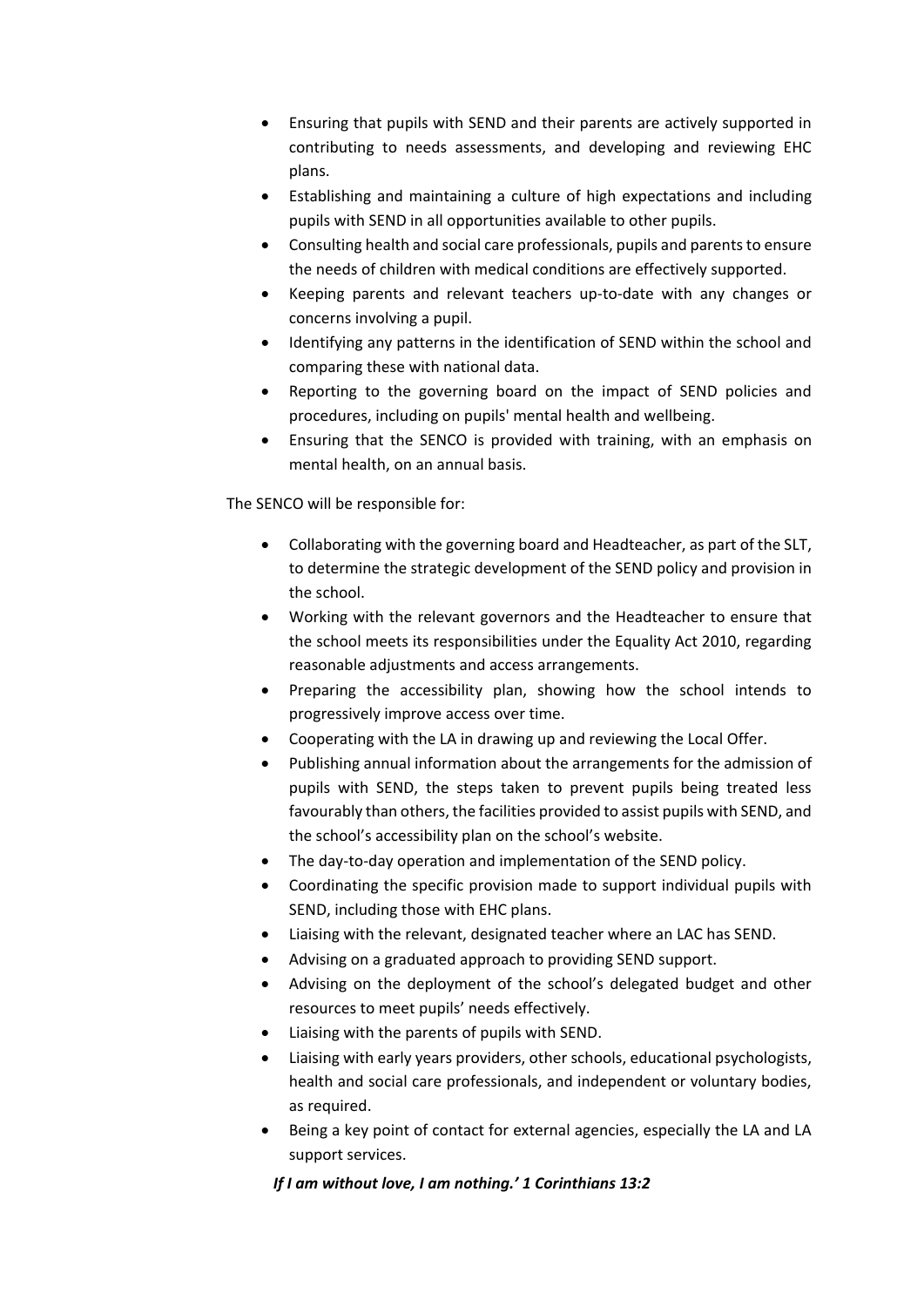- Liaising with the potential future providers of education to ensure that pupils and their parents are informed about the options, and a smooth transition is planned.
- Drawing up a one-page profile of a pupil with SEND.
- Providing professional guidance to colleagues and working closely with staff members, parents and other agencies, including SEND charities.
- Being familiar with the provision in the Local Offer and being able to work with professionals who are providing a supporting role to the family.
- Ensuring, as far as possible, that pupils with SEND take part in activities run by the school, together with those who do not have SEND.
- Ensuring that the school keeps the records of all pupils with SEND up-todate, in line with the school's Data Protection Policy.
- Informing the parents of pupils with SEND, who do not have an EHC plan, that SEND provision is being made.
- In collaboration with the Headteacher, identifying any patterns in the identification of SEND within the school and comparing these with national data.
- Participating in training and CPD opportunities, some of which emphasise mental health to a greater extent.
- Providing training to relevant class teachers.
- Supporting teachers in the further assessment of a pupil's particular strengths and weaknesses, and advising on effective implementation of support.

Classroom teachers will be responsible for:

- Planning and reviewing support for pupils with SEND on a graduated basis, in collaboration with parents, the SENCO and, where appropriate, the pupils themselves.
- Creating individual Provision Maps for pupils with SEND
- Setting high expectations for every pupil and aim to teach them the full curriculum, whatever their prior attainment.
- Planning lessons to address potential areas of difficulty to ensure that there are no barriers to every pupil achieving.
- Ensuring every pupil with SEND is able to study the full national curriculum.
- Being accountable for the progress and development of the pupils in their class.
- Being aware of the needs, outcomes sought, and support provided to any pupils with SEND they are working with.
- Keeping the relevant figures of authority up-to-date with any changes in behaviour, academic developments and causes of concern. The relevant figures of authority include the Headteacher, Deputy Headteacher and SENCO.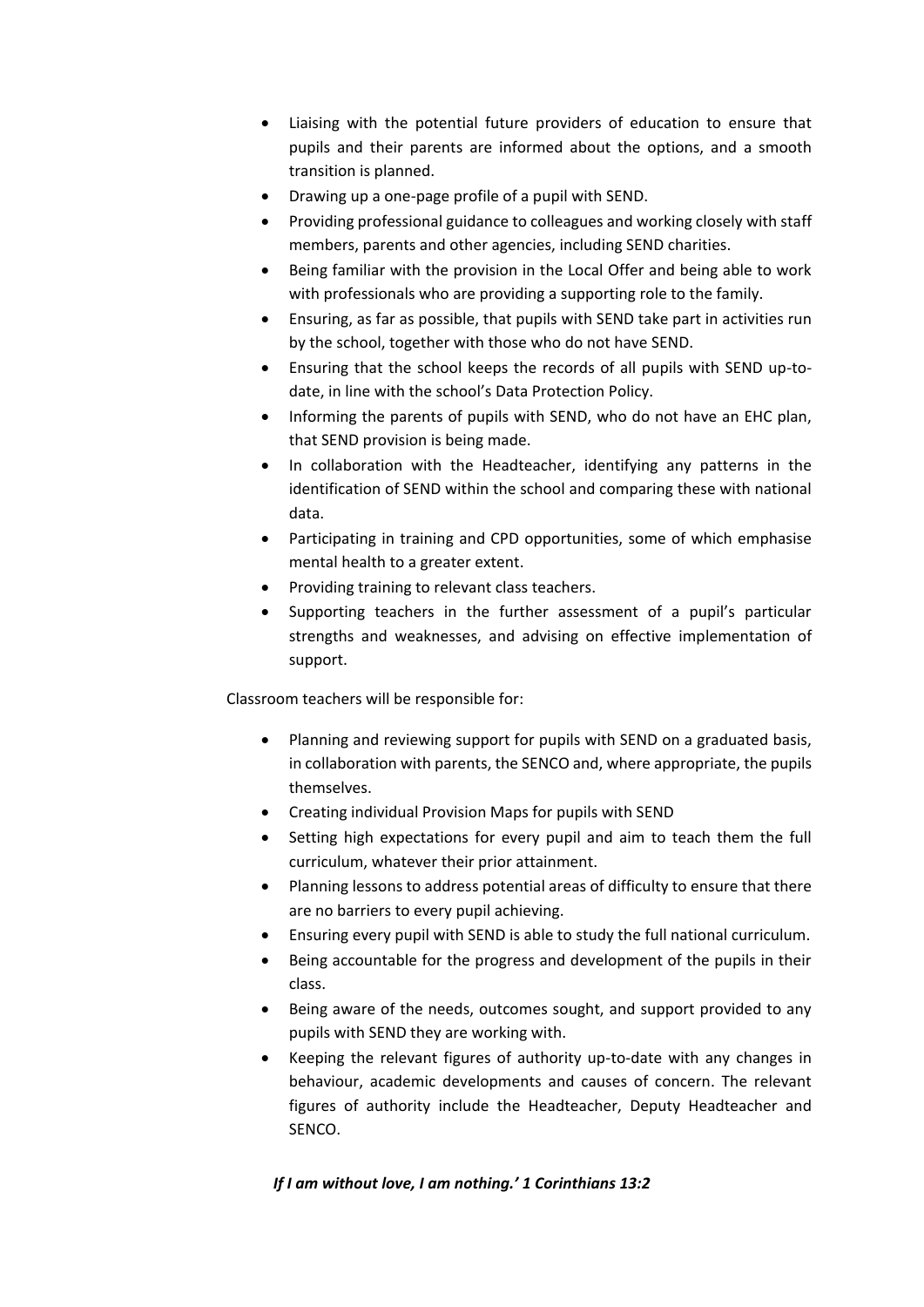- <span id="page-11-0"></span>**6. EYFS**
- The school ensures all staff who work with young children are alert to emerging difficulties and respond early.
- The school will ensure staff listen and understand when parents express concerns about their child's development.
- The school will listen to any concerns raised by children themselves.
- The school will ensure that:
- Pupils with SEND get the support that they need.
- Pupils with SEND engage in the activities that the school offers alongside pupils who do not have SEND.
- A designated teacher, the SENCO, is responsible for coordinating SEND provision.
- Parents are informed when the school makes special educational provision for their child.
- A report is prepared and sent to parents that includes the following:
	- The implementation of our SEND Policy
	- Our arrangements for the admission of pupils with disabilities
	- The steps being taken to prevent pupils with disabilities from being treated less favourably than others
	- The facilities provided to enable access to the school for pupils with disabilities
	- Our Accessibility Plan, showing how we plan to improve access over time
- A high proportion of the children in EYFS have EAL and Speech and Language difficulties and so we are training staff to develop an understanding of how to support these children within the setting. The programmes are: Elklan and Wellcomm

# <span id="page-11-1"></span>**7. Children with specific circumstances**

### LAC

Children at the school who are being accommodated, or who have been taken into care, by the LA are legally defined as being 'looked after' by the LA.

The school recognises that children that have SEND are more likely to be 'looked after', and it is likely that a significant proportion of them will have an EHC plan.

The school has a designated member of staff for coordinating the support for LAC.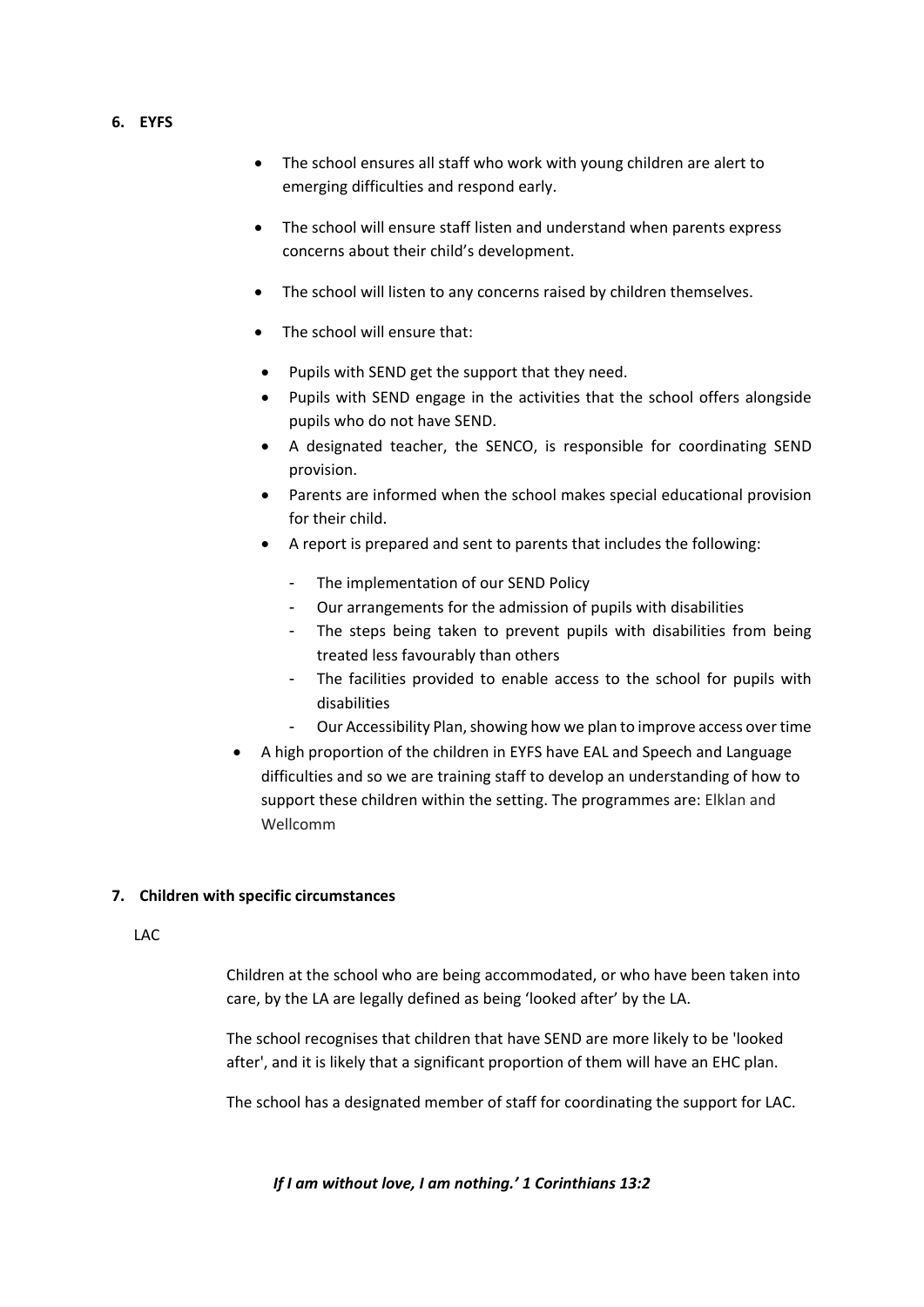Where that role is carried out by a person other than the SENCO, designated teachers should work closely with the SENCO to ensure that the implications of a child being both looked after and having SEND are fully understood by relevant school staff.

EAL

The school gives particular care to the identification and assessment of the SEND of pupils whose first language is not English.

It is necessary to consider the pupil within the context of their home, culture and community.

Where there is uncertainty about an individual pupil, the school will make full use of any local sources of advice relevant to the ethnic group concerned, drawing on community liaison arrangements wherever they exist.

The school appreciates having EAL is not equated to having learning difficulties. At the same time, when pupils with EAL make slow progress, it should not be assumed that their language status is the only reason; they may have learning difficulties.

The school will look carefully at all aspects of a pupil's performance in different subjects to establish whether the problems they have in the classroom are due to limitations in their command of English that is used there or arise from SEND.

To support the children with EAL our staff are being trained in certain projects to develop an understanding of how to support the children with EAL and other Speech and Language difficulties. The programmes are: Elklan and Wellcomm

# <span id="page-12-0"></span>**8. Admissions**

The school will ensure it meets its duties set under the 'School Admissions Code' by:

- Not refusing admission for a child that has named the school in their EHC plan.
- Considering applications from parents of children who have SEND but do not have an EHC plan.
- Not refusing admission for a child who has SEND but does not have an EHC plan because the school does not feel able to cater for those needs.
- Not refusing admission for a child who does not have an EHC plan.
- Adopting fair practices and arrangements in accordance with the 'School Admissions Code' for the admission of children without an EHC plan.

Arrangements for the fair admissions of pupils with SEND are outlined in the Admissions Policy and will be published on the school website.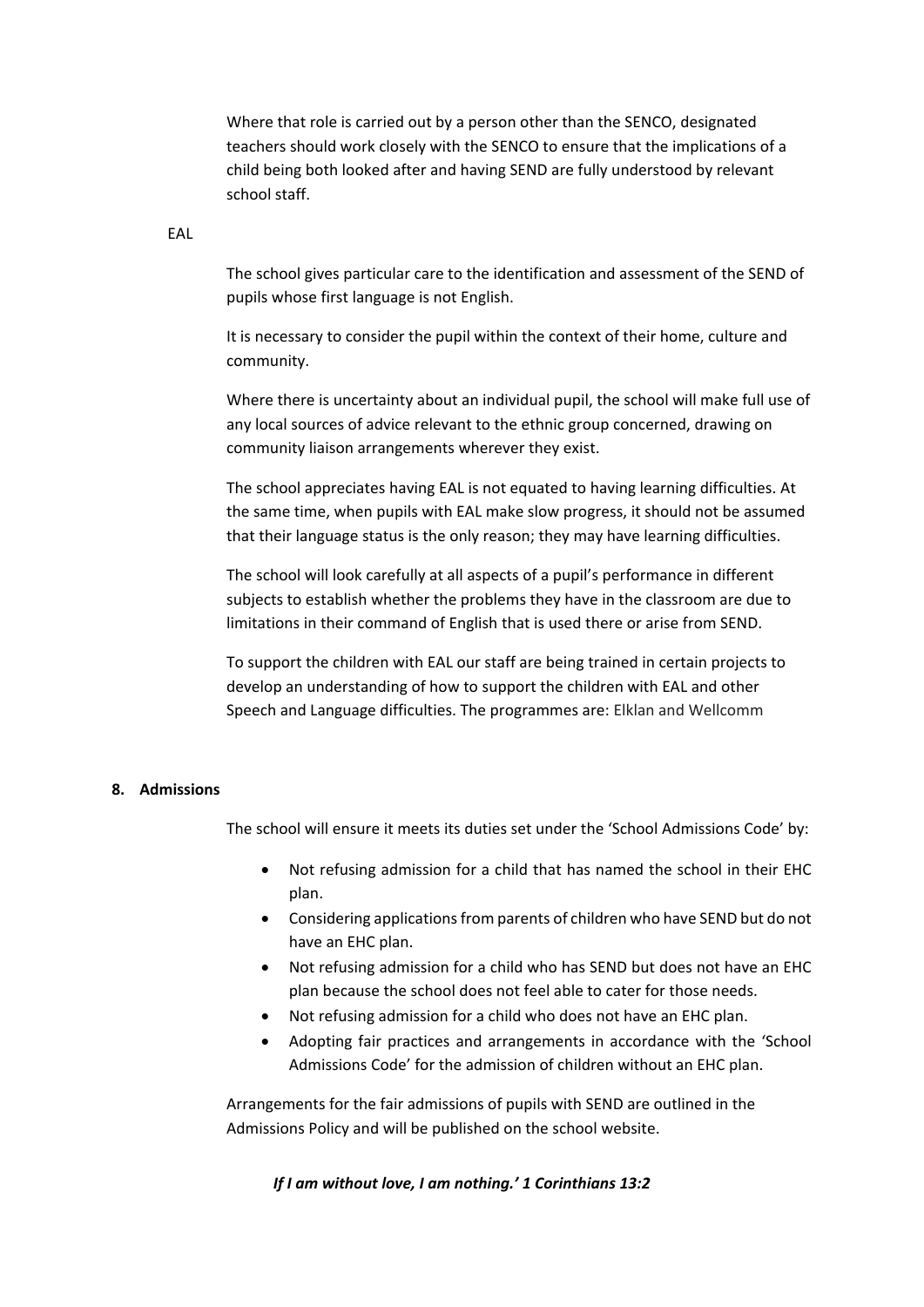### <span id="page-13-0"></span>**9. Involving pupils and parents in decision-making**

Parents of pupils with SEND are encouraged to share their knowledge of their child; the Headteacher and SENCO will aim to give them the confidence that their views and contributions are valued and will be acted upon.

Parents will always be formally notified when the school provides their child with SEND support.

Decisions on whether the school will commission added provisions will be discussed thoroughly with the LA, parents and, when appropriate, the pupil involved.

Decisions about education will not unnecessarily disrupt a pupil's education or any health treatment underway.

The planning that the school implements will help parents and pupils with SEND express their needs, wishes and goals, and will:

- Focus on the pupil as an individual, not allowing their SEND to become a label.
- Be easy for pupils and their parents to understand by using clear, ordinary language and images, rather than professional jargon.
- Highlight the pupil's strengths and capabilities.
- Enable the pupil, and those who know them best, to say what they have done, what they are interested in and what outcomes they are seeking in the future.
- Tailor support to the needs of the individual.
- Organise assessments to minimise demands on families.
- Bring together relevant professionals to discuss and agree together the overall approach.

The class teacher, supported by the SENCO, will meet with pupils, and their parents three times an academic year to set clear outcomes, review progress, discuss activities and support, and identify parental responsibilities.

# <span id="page-13-1"></span>**10. Joint commissioning, planning and delivery**

The school is committed to ensuring that pupils with SEND can achieve their ambitions and the best possible educational outcomes, as well as other opportunities, such as securing employment and living as independently as possible.

The school will work closely with local education, health and social care services to ensure pupils get the right support.

The school assists the LA in carrying out their statutory duties under the Children and Families Act 2014, by ensuring that services work together where this promotes children and young people's wellbeing or improves the quality of special educational provision (Section 25 of the Children and Families Act 2014).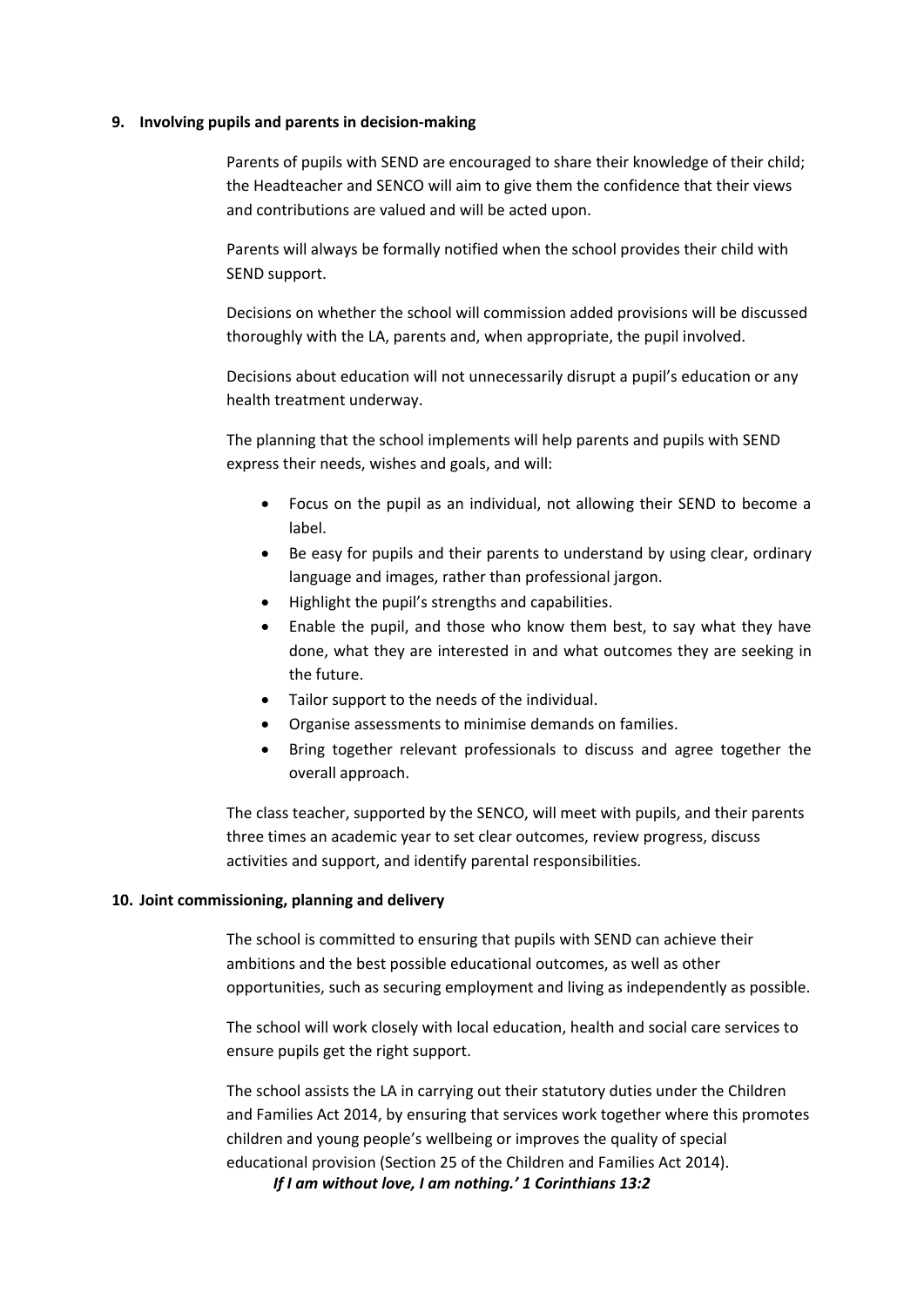The school will draw on the wide range of local data-sets about the likely educational needs of pupils with SEND to forecast future needs, including:

- Population and demographic data.
- Prevalence data for different kinds of SEND among children and young people at the national level.
- Numbers of local children with EHC plans and their main needs.
- The numbers and types of settings locally that work with or educate pupils with SEND.
- An analysis of local challenges/sources of health inequalities.

The school's Data Protection Policy will be adhered to at all times.

The school will plan, deliver and monitor services against how well outcomes have been met, including, but not limited to:

- Improved educational progress and outcomes for children and young people with SEND.
- Increasing the identification of pupils with SEND prior to school entry.

Where pupils with SEND also have a medical condition, their provision will be planned and delivered in coordination with the EHC plan.

SEND support will be adapted and/or replaced depending on its effectiveness in achieving the agreed outcomes.

### <span id="page-14-0"></span>**11. Funding**

The school will allocate the appropriate amount of core per-pupil funding and notional SEND budget outlined in the Local Offer for the SEND provision of its pupils.

Personal budgets are allocated from the LA's high needs funding block; the school will continue to make SEND provision from its own budgets, even if a pupil has an EHC plan.

# <span id="page-14-1"></span>**12. Local Offer**

In developing and reviewing the Local Offer, the school will adopt the following approach:

- **Collaborative**: The school will work with LAs, parents and pupils in developing and reviewing the Local Offer. The school will also co-operate with those providing services.
- **Accessible**: The published Local Offer will be easy to understand, factual and jargon free. It is structured in a way that relates to pupils' and parents' needs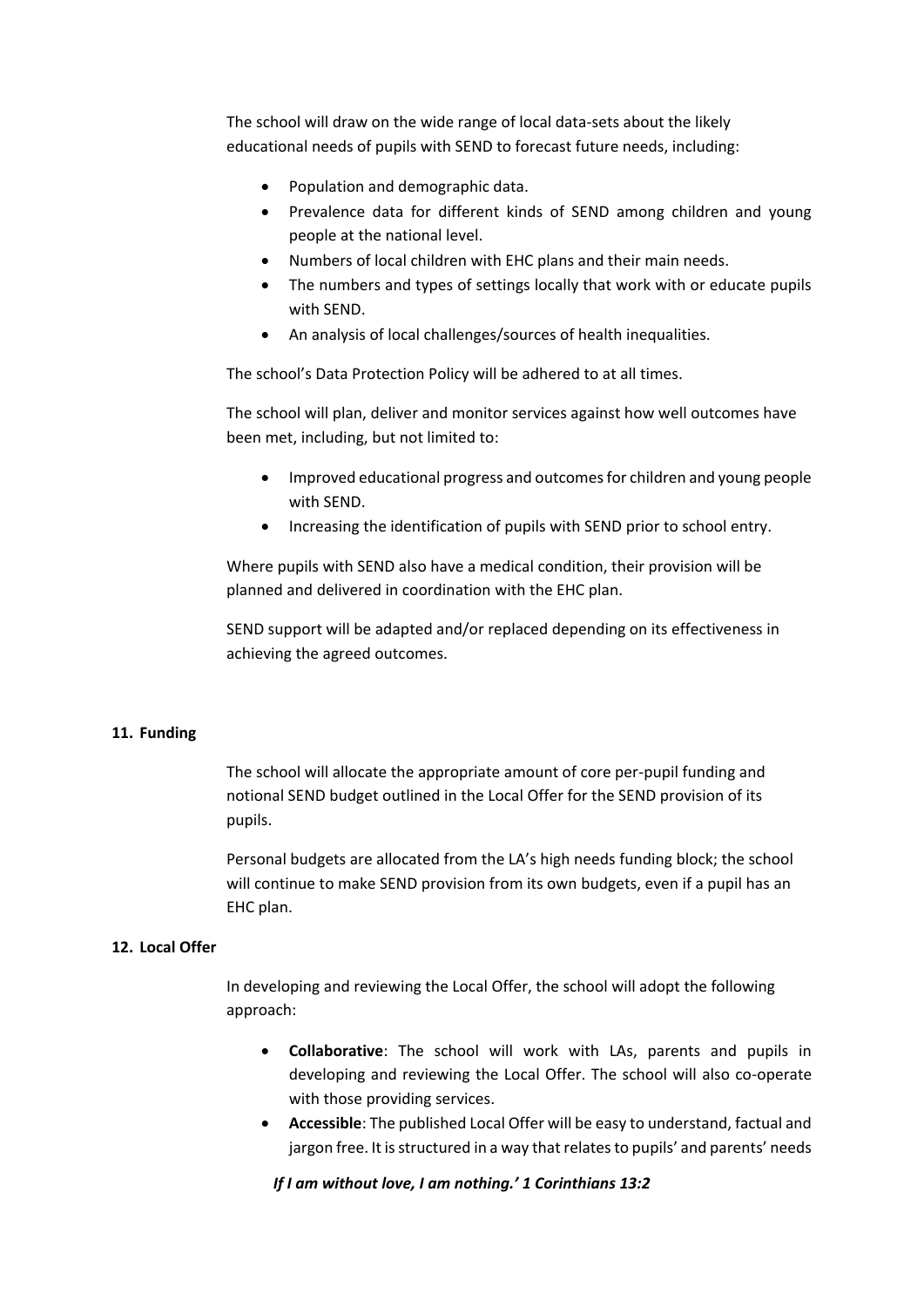(for example by broad age group or type of special educational provision). It will be well signposted and publicised.

- **Comprehensive**: Parents and pupils will know what support can be expected to be available across education, health and social care from age 0 to 25 and how to access it. The Local Offer will include eligibility criteria for services, where relevant, and make it clear where to go for information, advice and support, as well as how to make complaints about provision or appeal against decisions.
- **Up-to-date**: When parents and pupils access the Local Offer, it is important that the information is up-to-date.

# <span id="page-15-0"></span>**13. Graduated approach**

Once a pupil with SEND has been identified, the school will employ a graduated approach to meet the pupil's needs by:

- Establishing a clear assessment of the pupil's needs.
- Planning, with the pupil's parents, the interventions and support to be put in place, as well as the expected impact on progress, development and behaviour, along with a clear date for review.
- Implementing the interventions, with the support of the SENCO.
- Reviewing the effectiveness of the interventions, and making any necessary revisions.

# <span id="page-15-1"></span>**14. Assessment**

The school will, in consultation with the pupil's parents, request a statutory assessment of SEND where the pupil's needs cannot be met through the resources normally available within the school.

Consideration of whether SEND provision is required, and thus an EHC plan, will start with the desired outcomes and the views of the parents and pupil.

The school will meet its duty to respond to any request for information relating to a statutory assessment within six weeks of receipt.

The school will gather advice from relevant professionals about the pupil concerned, including their education, health and care needs, desired outcomes and any special education, health and care provision that may be required to meet their identified needs and achieve desired outcomes.

In tracking the learning and development of pupils with SEND, the school will:

- Base decisions on the insights of the pupil and their parents.
- Set pupils challenging targets.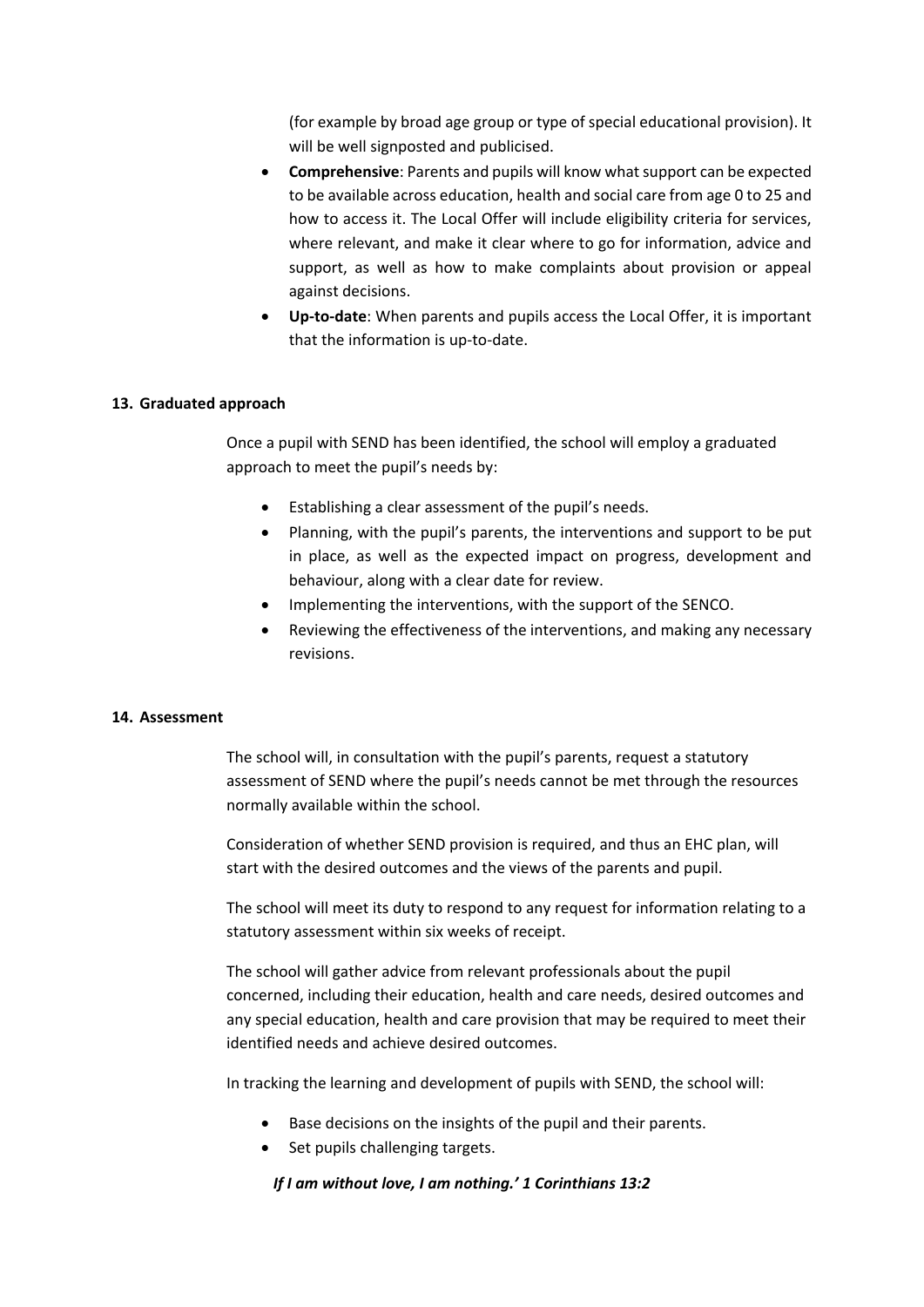- Track their progress towards these goals.
- Review additional or different provisions made for them.
- Promote positive personal and social development outcomes.
- Base approaches on the best possible evidence, and ensure that they are having the required impact on progress.

Detailed assessments will identify the full range of the individual's needs, not just the primary need.

Where possible, pupils' needs will be defined under the 'SEND Code of Practice: 0 to 25 years' broad areas of need:

- Communication and interaction
- Cognition and learning
- Social, emotional and mental health difficulties
- Sensory and/or physical needs

Where a pupil continually makes little or no progress, or is working substantially below expected levels, the school will consult with parents before involving specialists.

# <span id="page-16-0"></span>**15. Training**

Relevant staff members will keep up-to-date with any necessary training, which will be provided by the SENCO as well as external agencies, where appropriate.

Training will cover both the mental and physical needs of pupils with SEND.

The training offered will be delivered to ensure equality, diversity, understanding and tolerance.

Mental health will be a key consideration for all training that the SENCO participates in, along with any training that staff are given.

During staff induction, all staff will receive SEND training.

Training will cover the following:

- Identifying SEND in pupils
- Liaising with the school's SENCO
- Implementing support measures
- Monitoring the success of those support measures
- De-escalation techniques
- How to develop peaceful learning environments
- How to develop lessons so they are engaging for pupils with varying forms of SEND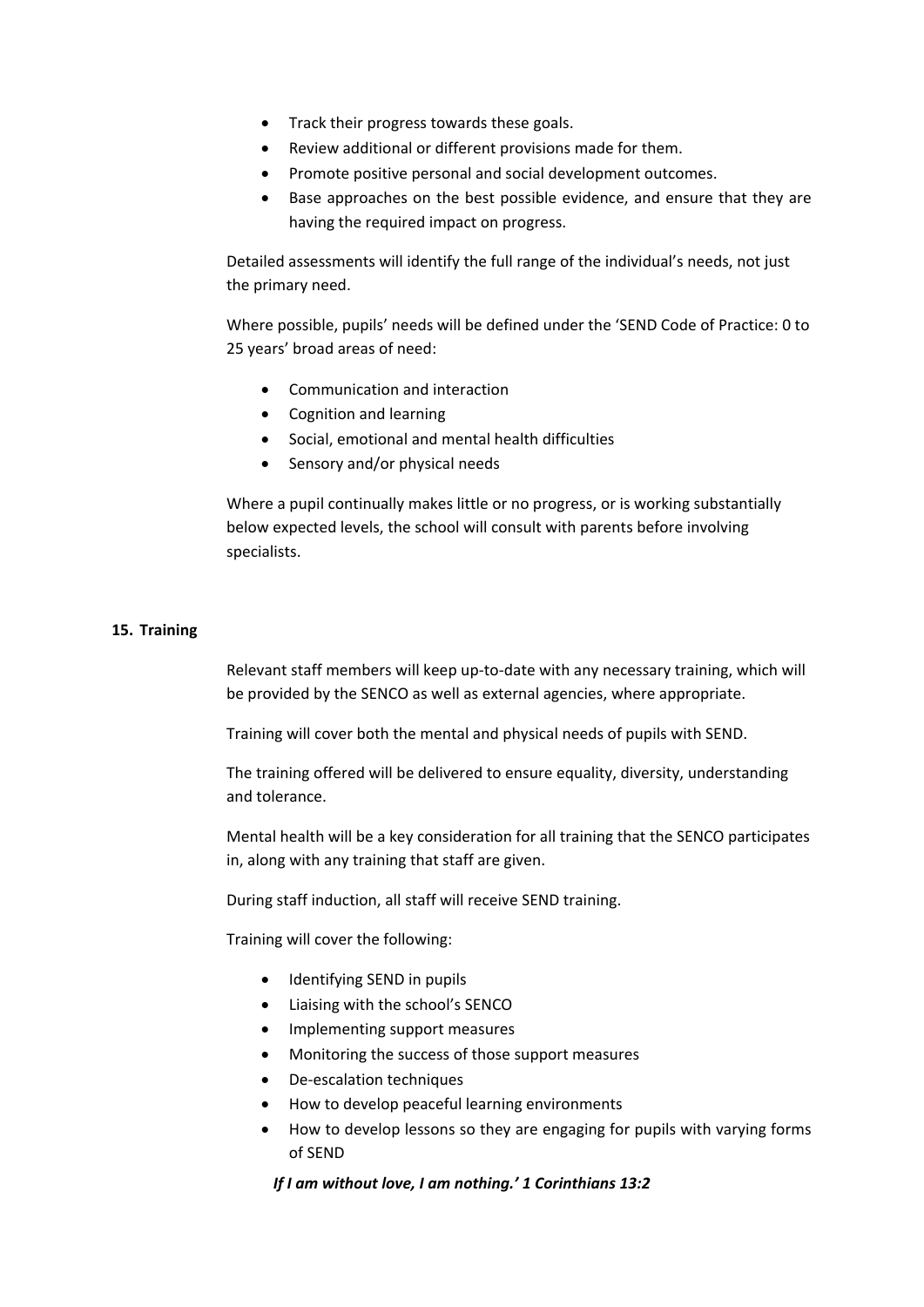- Reasonable adjustments
- How to help with emotional development

# <span id="page-17-0"></span>**16. Promoting mental health and wellbeing**

The curriculum for PSHE will focus on promoting pupils' resilience, confidence and ability to learn.

Positive classroom management and working in small groups will be implemented to promote positive behaviour, social development and high self-esteem.

Where appropriate, the school will support parents in the management and development of their child.

When in-school intervention is not appropriate, referrals and commissioning will be used instead. The school will continue to support the pupil as best it can.

For pupils with more complex problems, additional in-school support will include:

- Supporting the pupil's teacher, to help them manage the pupil's behaviour.
- Additional educational one-to-one support for the pupil.
- An IHP. All schools must comply with the statutory duty of caring for pupils with medical needs.
- Providing professional mental health recommendations, e.g. regarding medication.
- Family support and/or therapy, upon the recommendation of mental health professionals.

The school will also consider whether disruptive behaviour is a manifestation of SEMH needs.

The school will focus on work that helps to build self-esteem and self-discipline with the aim of addressing disruptive behaviour.

# <span id="page-17-1"></span>**17. EHC plans**

The school will fully cooperate with the LA when research about the pupil is being conducted.

The school will provide the LA with any information or evidence needed.

All relevant teachers will be involved in contributing information to the LA.

If the school decides to implement an EHC plan, the parents and the pupil will be informed, including the reasons for this decision.

The school will meet its duty to provide parents or the individual pupil with 15 calendar days to consider and provide views on a draft EHC plan.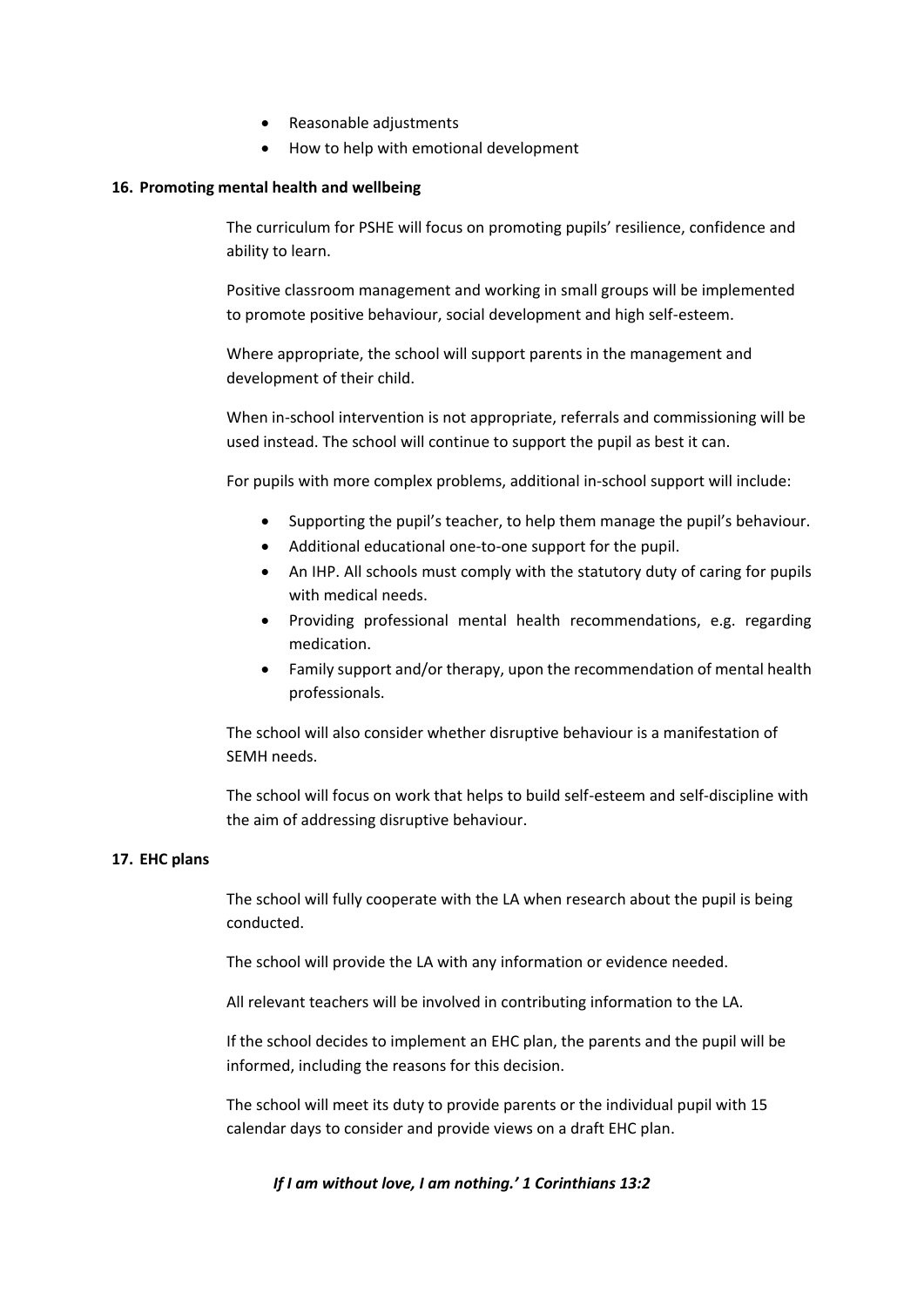If the decision is taken not to issue an EHC plan, the school will consider and implement the recommendations of feedback from the LA regarding how the pupil's outcomes can be met through the school's existing provision.

If the LA decides not to issue an EHC plan, the parents of the pupil, or the pupil themselves, will be informed within a maximum of 16 weeks from the initial request of an EHC assessment.

The school will admit any pupil that names the school in an EHC plan or EHC needs assessment process.

The school will ensure that all those teaching or working with a pupil named in an EHC plan are aware of the pupil's needs and that arrangements are in place to meet them.

All reasonable provisions will be taken by the school to provide a high standard of education.

Staff will be briefed about any potential problems and a procedure will be put into place to deal with certain situations.

The school will specify the outcomes sought for a pupil in terms of specific, measurable, achievable, realistic and time scaled (SMART) outcomes.

The school will ensure that each pupil's EHC plan includes the statutory sections outlined in the 'SEND Code of Practice: 0 to 25 years', labelled separately from one another.

If a pupil's needs significantly change, the school will request a re-assessment of an EHC plan at least six months after an initial assessment.

- Thereafter, the SENCO or Headteacher will request the LA to conduct a reassessment of a pupil whenever they feel it is necessary.
- Following the re-assessment, a final EHC plan will be issued within 14 weeks from the request being made.

The school will ensure that any EHC plan information is kept confidential and on a need-to-know basis.

Information regarding a pupil's EHC plan will only be shared with other educational institutions if the pupil is transferring there, for the institute to develop an individual learning plan.

The school will take steps to ensure that pupils and parents are actively supported in developing and reviewing EHC plans.

Where necessary, the school will provide support from an advocate to ensure the pupil's views are heard and acknowledged.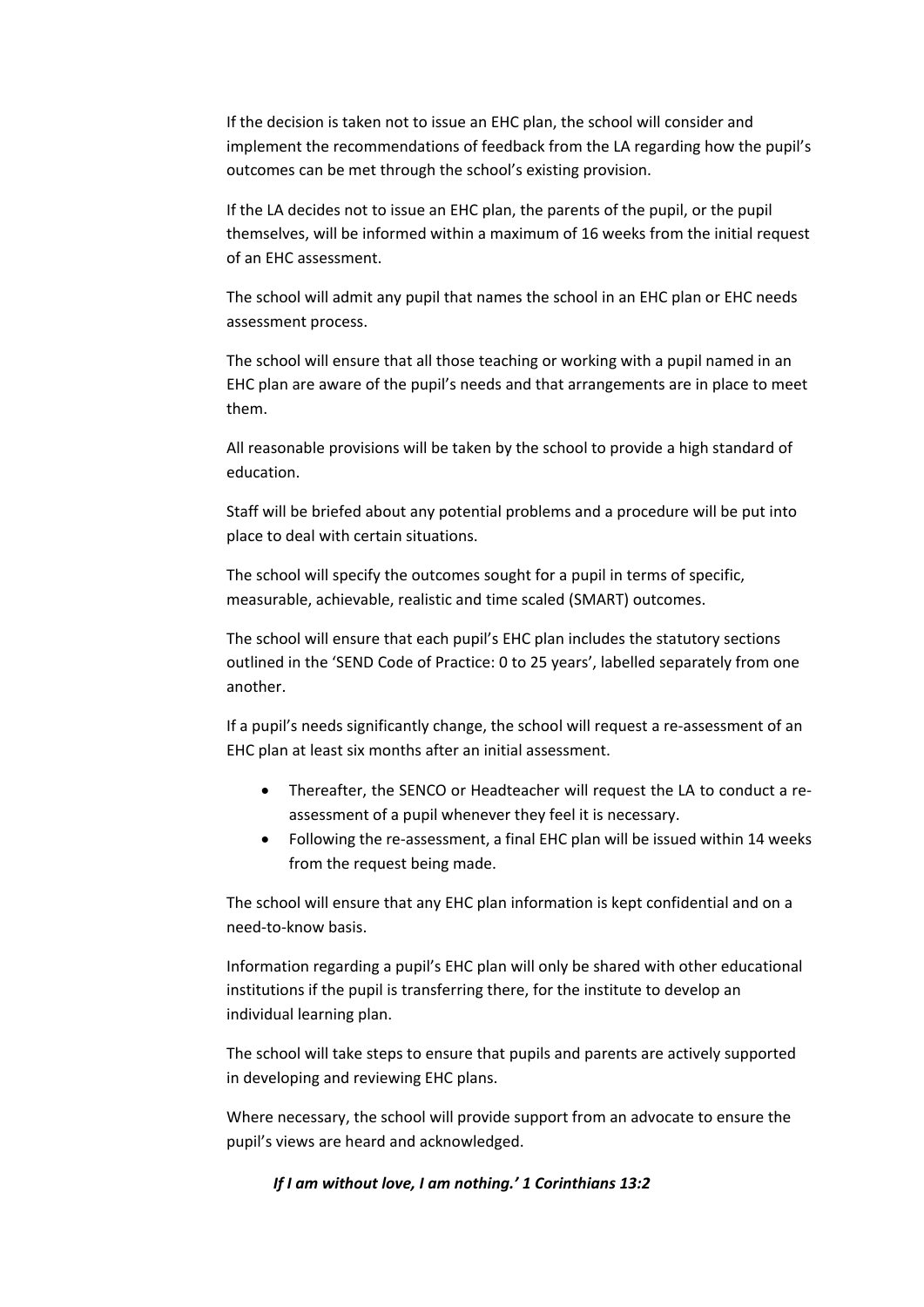The school will ensure that parents are consistently kept involved throughout the implementation of an EHC plan.

The school will ensure that the whole process of an EHC needs assessment and development takes no longer than 20 weeks from when the initial request was received.

# <span id="page-19-0"></span>**18. Reviewing the EHC plan**

The school will:

- Cooperate with the relevant individuals to ensure an annual review meeting takes place, including convening the meeting on behalf of the LA if requested.
- Ensure that the appropriate people are given at least two weeks' notice of the date of the meeting.
- Contribute any relevant information and recommendations about the EHC plan to the LA, keeping parents involved at all times.
- Ensure that sufficient arrangements are put in place at the school to host the annual review meeting.
- Cooperate with the LA during annual reviews.
- Lead the review of the EHC plan in order to create the greatest confidence amongst pupils and their family.
- Seek advice and information about the pupil prior to the annual review meeting from all parties invited, and send any information gathered to all those invited, at least two weeks in advance of the meeting.
- Prepare and send a report of the meeting to everyone invited within four weeks of the meeting, which sets out any recommendations and amendments to the EHC plan.
- Provide the LA and parents with any evidence to support the proposed changes and giving those involved at least 15 days to comment and make representations.
- Clarify to the parents and pupil that they have the right to appeal the decisions made in regards to the EHC plan.

# <span id="page-19-1"></span>**19. Transferring between different phases of education**

EHC plans will be reviewed and amended in sufficient time prior to a pupil moving between key phases of education, to allow for planning for and, where necessary, commissioning of, support and provision at the new phase.

The review and amendments will be completed by 15 February in the calendar year of the transfer at the latest for transfers into or between schools.

The key transfers are as follows: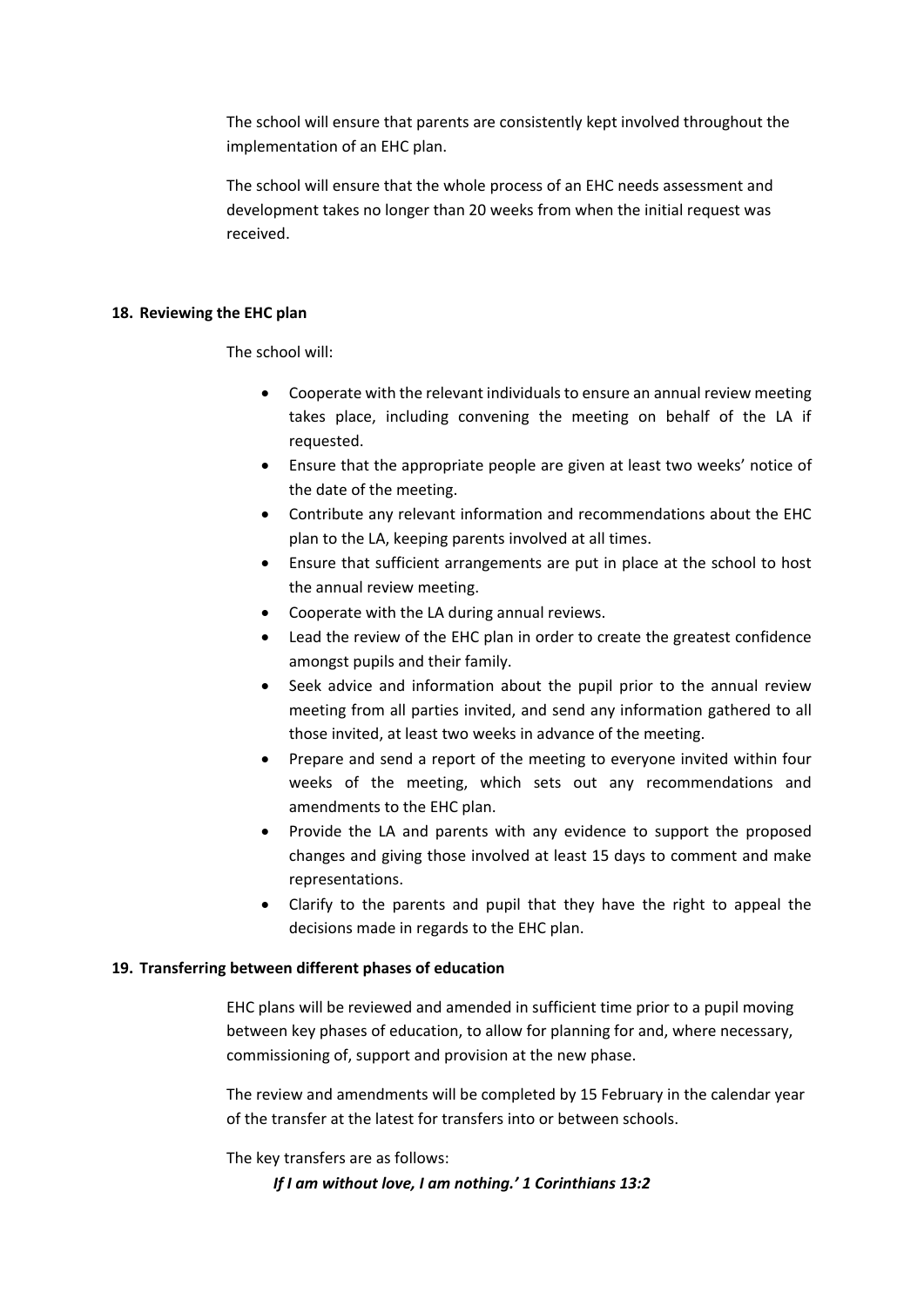- Early years provider to school
- Infant school to junior school
- Primary school to middle school
- Primary school to secondary school
- Middle school to secondary school

# <span id="page-20-0"></span>**20. SEND tribunal**

All disagreements about an EHC plan will be attempted to be resolved as quickly as possible, without the pupil's education suffering.

In all cases, the school's written complaints procedure will be followed, allowing for a complaint to be considered informally at first.

Following a parent's serious complaint or disagreement about the SEND provisions being supplied to a pupil, the school will contact the LA immediately to seek disagreement resolution advice, regardless of whether an EHC plan is in place.

- Where necessary, the headteacher will make the relevant parties aware of the disagreement resolution service.
- EYFS Parents are made aware that Ofsted can consider complaints relating to whole school SEND early years provision, if the problem has not been resolved informally.

The school will meet any request to attend a SEND tribunal and explain any departure from its duties and obligations under the 'SEND Code of Practice: 0 to 25 years'.

Following the use of informal resolutions, the case will be heard in front of three people, who are independent of the management and running of the school.

If disagreements are not resolved at a local level, the case will be referred to the ESFA.

The school will fully cooperate with the LA by providing any evidence or information that is relevant.

All staff involved in the care of the pupil will cooperate with parents, to provide the pupil with the highest standard of support and education.

# <span id="page-20-1"></span>**21. Supporting successful preparation for adulthood**

The school will ensure that pupils are supported to make a smooth transition to whatever they will be doing next, e.g. moving on to higher education.

The school will engage with secondary schools and FE providers, as necessary, to help plan for any transitions.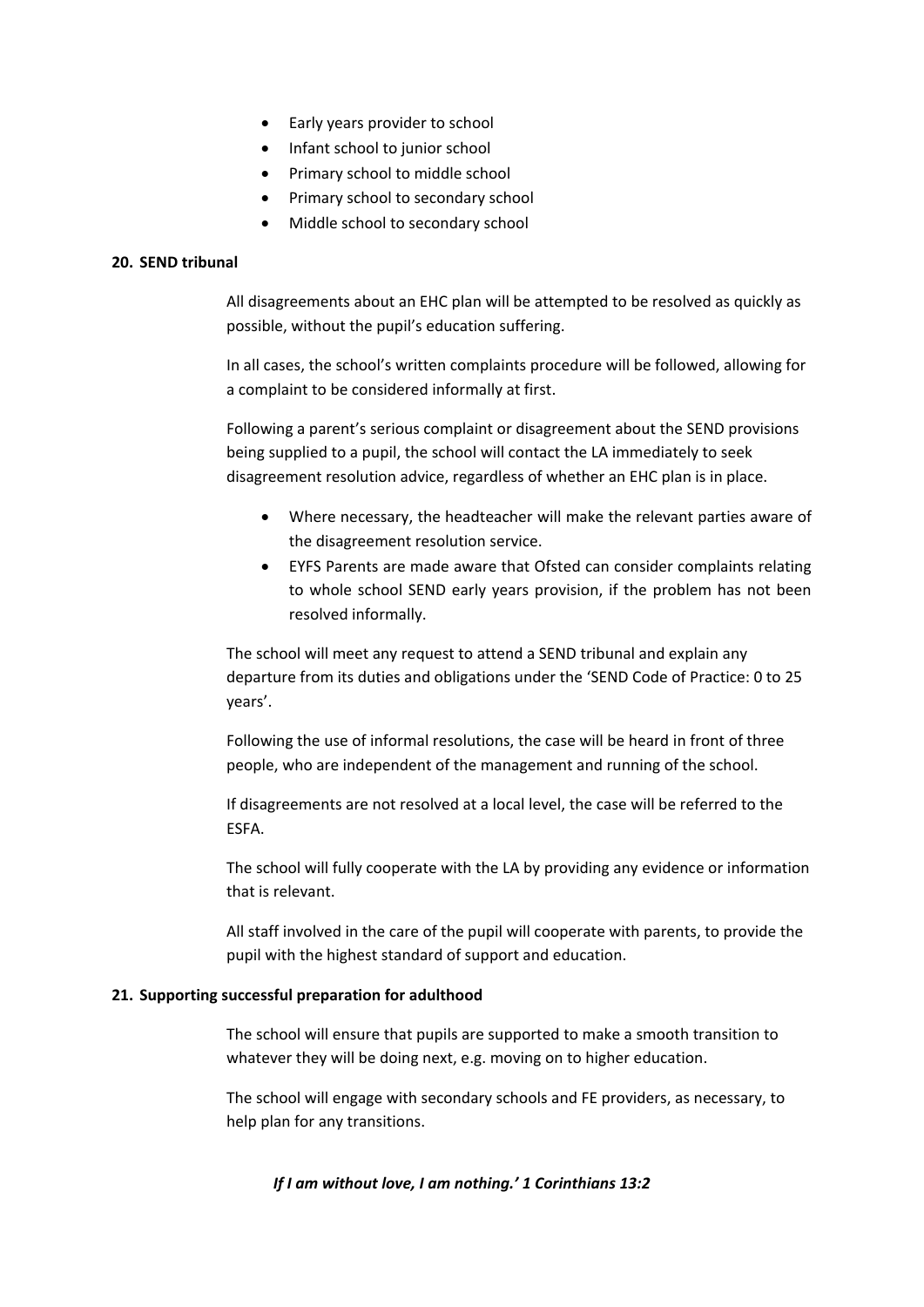The school will transfer all relevant information about pupils to any educational institution that they are transferring to.

If a pupil has been excluded, the school has a duty to arrange suitable, full-time education from the sixth day of a fixed period exclusion and to provide full details of any SEND provisions necessary, in accordance with the school's Exclusion Policy.

If it is in the best interest of the pupil, the school may commission alternative provision, in line with any EHC plans in place, for pupils who face barriers to participate in mainstream education.

# <span id="page-21-0"></span>**22. Data and record keeping**

The school will:

- Include details of SEND, outcomes, action, agreed support, teaching strategies and the involvement of specialists, as part of its standard management information system to monitor the progress, behaviour and development of all pupils.
- Maintain an accurate and up-to-date register of the provision made for pupils with SEND.
- Show all the provisions the school makes which is different or additional to that offered through the school curriculum on a provision map.

The school keeps data on the levels and types of need within the school and makes this available to the LA.

The SEND information report will be prepared by the SENCO, and will be published on the school website; it will include all the information outlined in paragraphs 6.79 and 6.83 of the 'SEND Code of Practice: 0 to 25 years'.

All information will be kept in accordance with the school's Records Management Policy and Data Protection Policy.

# <span id="page-21-1"></span>**23. Confidentiality**

The school will not disclose any EHC plan without the consent of the pupil's parents, except for disclosure:

- To a SEND tribunal when parents appeal, and to the Secretary of State under the Education Act 1996.
- On the order of any court for any criminal proceedings.
- For the purposes of investigations of maladministration under the Local Government Act 1974.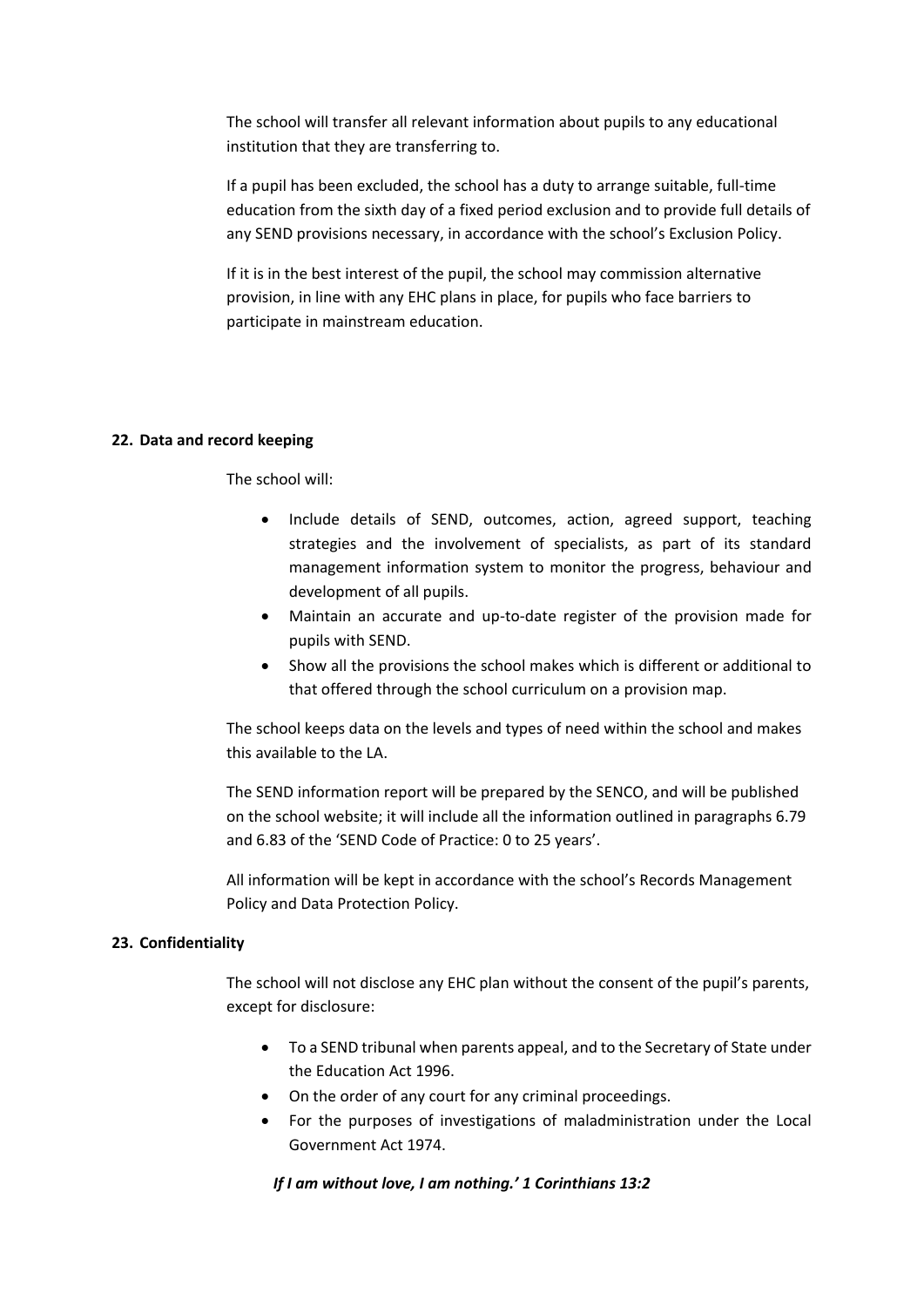- To enable any authority to perform duties arising from the Disabled Persons (Services, Consultation and Representation) Act 1986, or from the Children Act 1989 relating to safeguarding and promoting the welfare of children.
- To Ofsted inspection teams as part of their inspections of schools and LAs.
- To any person in connection with the pupil's application for students with disabilities allowance in advance of taking up a place in HE.
- To the Headteacher (or equivalent position) of the institution at which the pupil is intending to start their next phase of education.

# <span id="page-22-0"></span>**24. Resolving disagreements**

The school is committed to resolving disagreements between pupils and the school.

In carrying out of duties, we:

- Support early resolution of disagreements at the local level.
- Explain the independent disagreement resolution arrangements in our Complaints Procedures Policy, which is available for disagreements across special educational provision, and health and care provision in relation to EHC plans and tribunals.

The school's Complaints Procedures Policy will be published on the school's website; additionally, the school will publish details regarding how complaints from parents of children with SEND will be handled.

# <span id="page-22-1"></span>**25. Publishing information**

The school will publish information on our website about the implementation of the SEND Policy.<http://www.ourladystpaulsrc.rochdale.sch.uk/>

The SENCO will publish details of the SEND information report on the website. <http://www.ourladystpaulsrc.rochdale.sch.uk/>

The information published will be updated annually and any changes to the information occurring during the year will be updated as soon as possible.

# <span id="page-22-2"></span>**26. Monitoring and review**

The policy is reviewed on an annual basis by the SENCO in conjunction with the Headteacher and the governing board; any changes made to this policy will be communicated to all members of staff.

All members of staff are required to familiarise themselves with this policy as part of their induction programme.

The next scheduled review date for this policy is June 2021.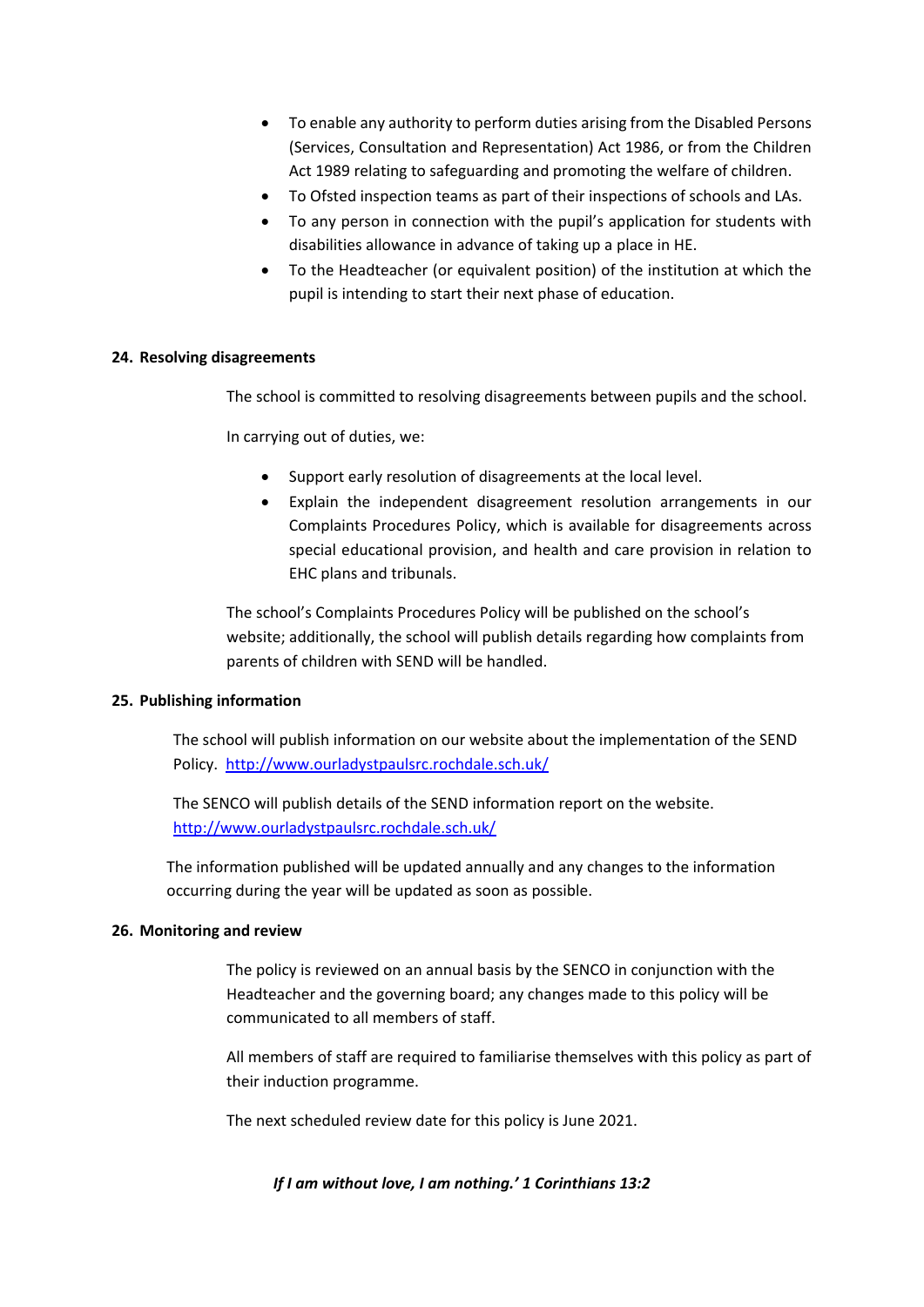# **Waves of Intervention.**

| <b>Area of Need</b>              | Wave 1 Universal -<br><b>Whole Class Teaching</b>                                                                                                                                                                                                                                                                                                                 | <b>Wave 2 Targeted Group</b><br><b>Interventions</b>                                                                                                                                        | <b>Wave 3 Targeted</b><br>1:1/Small Group<br><b>Interventions</b>                                                                                                                         |
|----------------------------------|-------------------------------------------------------------------------------------------------------------------------------------------------------------------------------------------------------------------------------------------------------------------------------------------------------------------------------------------------------------------|---------------------------------------------------------------------------------------------------------------------------------------------------------------------------------------------|-------------------------------------------------------------------------------------------------------------------------------------------------------------------------------------------|
| Communication<br>and interaction | Differentiated<br>curriculum planning,<br>activities, delivery and<br>outcomes eg simplified<br>language, key words,<br>visual aids and visual<br>timetables<br>Class routines<br>Access to IT equipment<br><b>Risk assessments</b><br>undertaken to identify<br>and remove barriers for<br>participation in school<br>trips and extra-<br>curricular activities. | In class support with<br>focus on supporting<br>speech and language<br>Small group<br>interventions:<br>Break time clubs with<br>peers<br>Gardening club<br>Lego club<br>Elklan<br>Wellcomm | Small group or 1:1<br>support for language<br>skills<br><b>Advice from RANS</b><br>Advice from<br>Educational<br>Psychologist<br>Advice from speech and<br>language<br>Precision teaching |
|                                  | Structured classroom<br>routines                                                                                                                                                                                                                                                                                                                                  |                                                                                                                                                                                             |                                                                                                                                                                                           |
| <b>Cognition and</b><br>learning | Differentiated<br>curriculum planning,<br>activities, delivery and<br>outcomes<br>In class TA support<br>In class targeted<br>teacher support<br>Teacher/ TA modelling<br>Increased visual aids/<br>modelling<br>Visual timetables<br><b>Writing frames</b><br>Access to IT                                                                                       | Interventions - English<br>and mathematics (PIXL)<br>In class support from TA<br><b>Guided reading</b><br>In class support for<br>pupils                                                    | Small group or 1:1<br>English and<br>Mathematics support<br><b>Advice from RANS</b><br>Advice from<br>Educational<br>Psychologist                                                         |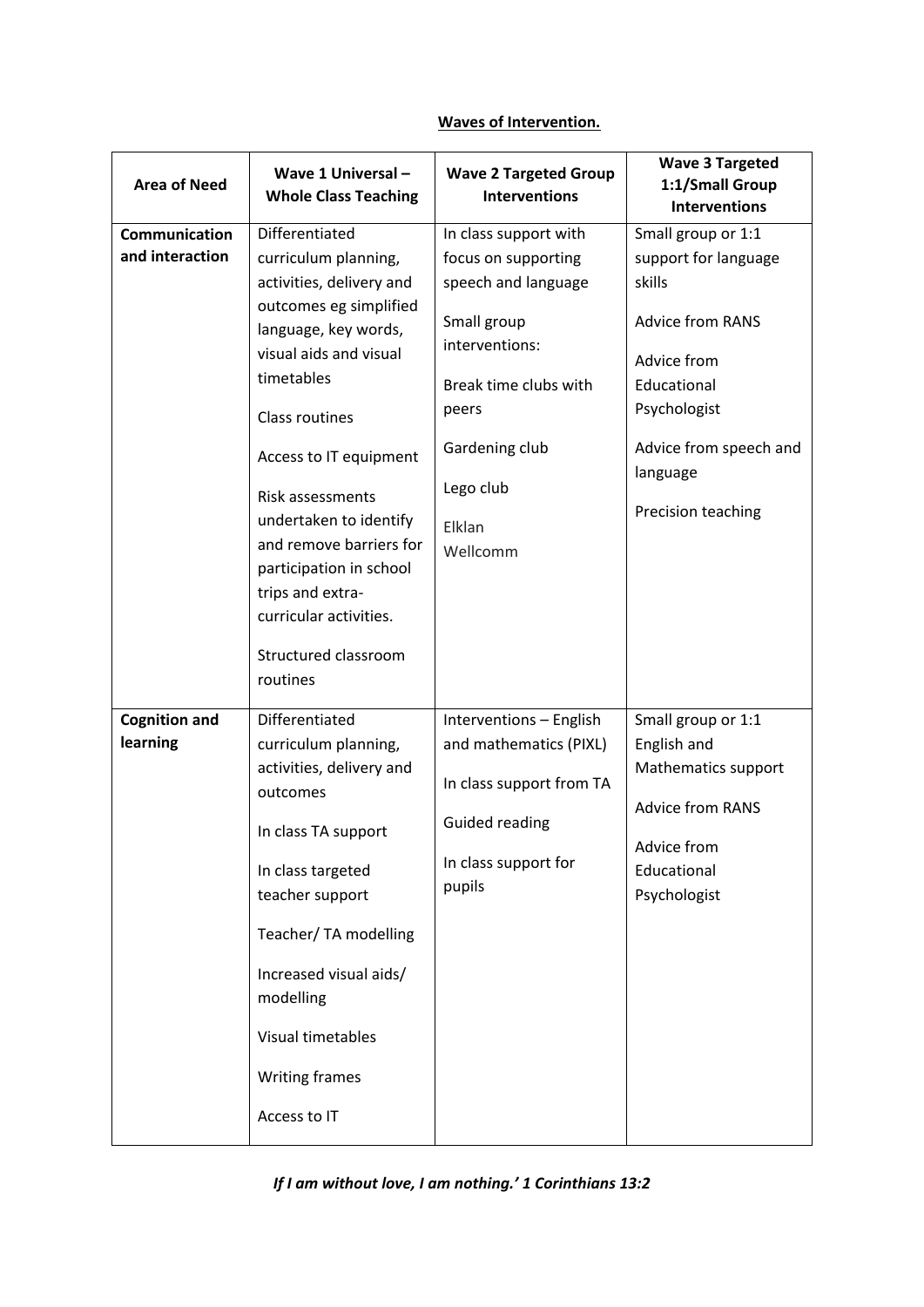|                                                         | Read write inc phonics                                                                                                                                                                                                                                                                                                   |                                                                                                                                                                                    |                                                                                                                                                                                                                                                                                     |
|---------------------------------------------------------|--------------------------------------------------------------------------------------------------------------------------------------------------------------------------------------------------------------------------------------------------------------------------------------------------------------------------|------------------------------------------------------------------------------------------------------------------------------------------------------------------------------------|-------------------------------------------------------------------------------------------------------------------------------------------------------------------------------------------------------------------------------------------------------------------------------------|
|                                                         | <b>Guided reading</b><br>Risk assessments<br>undertaken to identify<br>and remove barriers for<br>participation in school<br>trips and extra-                                                                                                                                                                            |                                                                                                                                                                                    |                                                                                                                                                                                                                                                                                     |
|                                                         | curricular activities.                                                                                                                                                                                                                                                                                                   |                                                                                                                                                                                    |                                                                                                                                                                                                                                                                                     |
| Social,<br><b>Emotional and</b><br><b>Mental Health</b> | Whole school behaviour<br>policy<br>P <sub>4</sub> C<br>In class assembly/<br>collective worship<br>Achievement assembly<br>PHSCE work<br><b>Extracurricular clubs</b><br>Risk assessments<br>undertaken to identify<br>and remove barriers for<br>participation in school<br>trips and extra-<br>curricular activities. | Playtime clubs<br>Occupational Therapy<br>Gardening clubs<br>Extra music sessions<br>Lego Therapy                                                                                  | Talkabout groups<br>Timeout<br>Revised behaviour<br>policy<br>Individual support<br><b>Advice from RANS</b><br>Advice from<br>Educational<br>Psychologist<br><b>Advice from Healthy</b><br>Young Minds<br><b>Advice from Behaviour</b><br><b>Support Team (Fair</b><br>Access Team) |
| <b>Physical/Sensory</b>                                 | Flexible teaching<br>arrangements<br>All Staff aware of<br>implications of<br>impairment e.g. clear<br>mouth/ good light for<br>lip reading<br>Resources available e.g.<br>Pencil grips<br><b>PE Sessions</b><br>Risk assessments<br>undertaken to identify<br>and remove barriers for<br>participation in school        | Group fine motor<br>programmes/finger gym<br>(e.g. threading, cutting)<br>In class support for<br>supporting access,<br>writing slopes<br>Pencil grips<br>Writing/reading overlays | TA support to access<br>curriculum e.g.<br>Document<br>enlargement, Braille<br>Occupational therapy<br>programme<br><b>Individual SAT</b><br>arrangements<br>Teacher use of<br>resources e.g. radio<br>microphone<br><b>Advice from RANS</b>                                        |